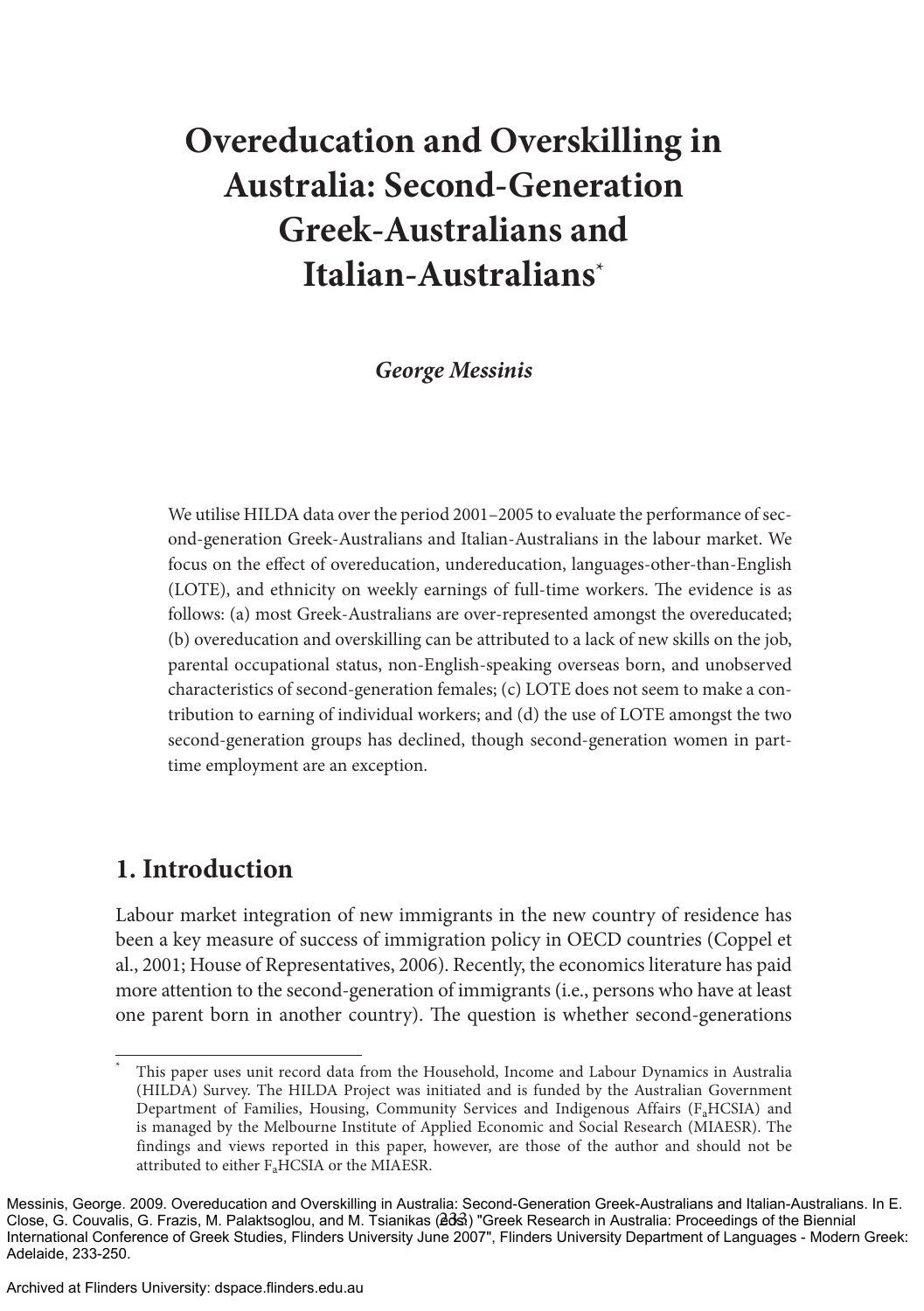overcome the earnings disadvantage associated with their parents<sup>1</sup> and whether their socio-economic position converges to that of the third-generation of immigrants (i.e., persons with both parents born in the country of settlement).

It has now emerged that the second-generation often achieves higher levels of education than the first-generation in North America (Borjas, 1994). However, USA and Canadian evidence in Aydemir and Sweetman (2007) casts doubt about the prospects of a catch-up with respect to the third-generation. Furthermore, it appears that some groups of second-generation migrants may be more vulnerable to the intergenerational transmission of disadvantage. Borjas (2006), for example, is very pessimistic about the position of the second-generation of Latinos in the USA while Hammarstedt and Palme (2006) show that pockets of second-generation immigrants in Sweden have not been able to improve their status. Blackaby et al. (2005) are also pessimistic of the potential of British-born non-white ethnic minorities to escape the disadvantage faced by their parents. OECD (2007) raises similar concerns with respect to second-generation immigrants in Denmark and Germany. In the latter country, women of the second-generation seem particularly disadvantaged.

Amongst OECD countries, Australia rates favourably as a success story, accord ing to OECD (2007).<sup>2</sup> Second-generation Australians have improved their socio-economic status when compared to their overseas-born parents (Khoo et al., 2002) but it is not clear whether the rewards gained through education match those of oldergeneration Australians.

Over the last decade, the economics profession has made significant progress in the evaluation of the impact of education in the labour market. Advances in economic theory and empirical measurement have allowed economists to make a direct link between education and wages. This link is then exploited to provide an estimate of the dollar value of one extra year of education.<sup>3</sup> Since Duncan and Hoffman (1981), however, economists have paid attention to two important facts. First, different jobs or occupations require different levels of education. Second, there is the phenomenon of job-skill mismatch whereby some people hold fewer qualifications than are required for a particular job while others may have acquired skills and knowledge that are in excess of what is necessary for the job. The former is known as "undereducation" and the latter as "overeducation" or "overqualification". First-generation migrants tend to

<sup>1</sup> Immigrants from non-English-speaking countries earn less than native-born workers with similar observable characteristics in the USA (Friedberg, 2000) and in Australia (Voon and Miller, 2005).

 $2^{2}$  OECD (2007) defines the "second-generation" as those with both parents foreign-born. This is a more restrictive concept than the one applied in previous studies (e.g., Le and Miller, 2002) and here where we define the "second-generation" as those persons born in Australia with *at least one* parent born overseas.

<sup>&</sup>lt;sup>3</sup> Note, however, standard estimates of returns to education using labour earnings is likely to underestimate the benefits of education. A more comprehensive assessment of the value of education would also include non-monetary benefits such as mental health and enjoyment (Ehrenberg and Smith, 2006).

Close, G. Couvalis, G. Frazis, M. Palaktsoglou, and M. Tsianikas (ed&3)4Greek Research in Australia: Proceedings of the Biennial Messinis, George. 2009. Overeducation and Overskilling in Australia: Second-Generation Greek-Australians and Italian-Australians. In E. International Conference of Greek Studies, Flinders University June 2007", Flinders University Department of Languages - Modern Greek: Adelaide, 233-250.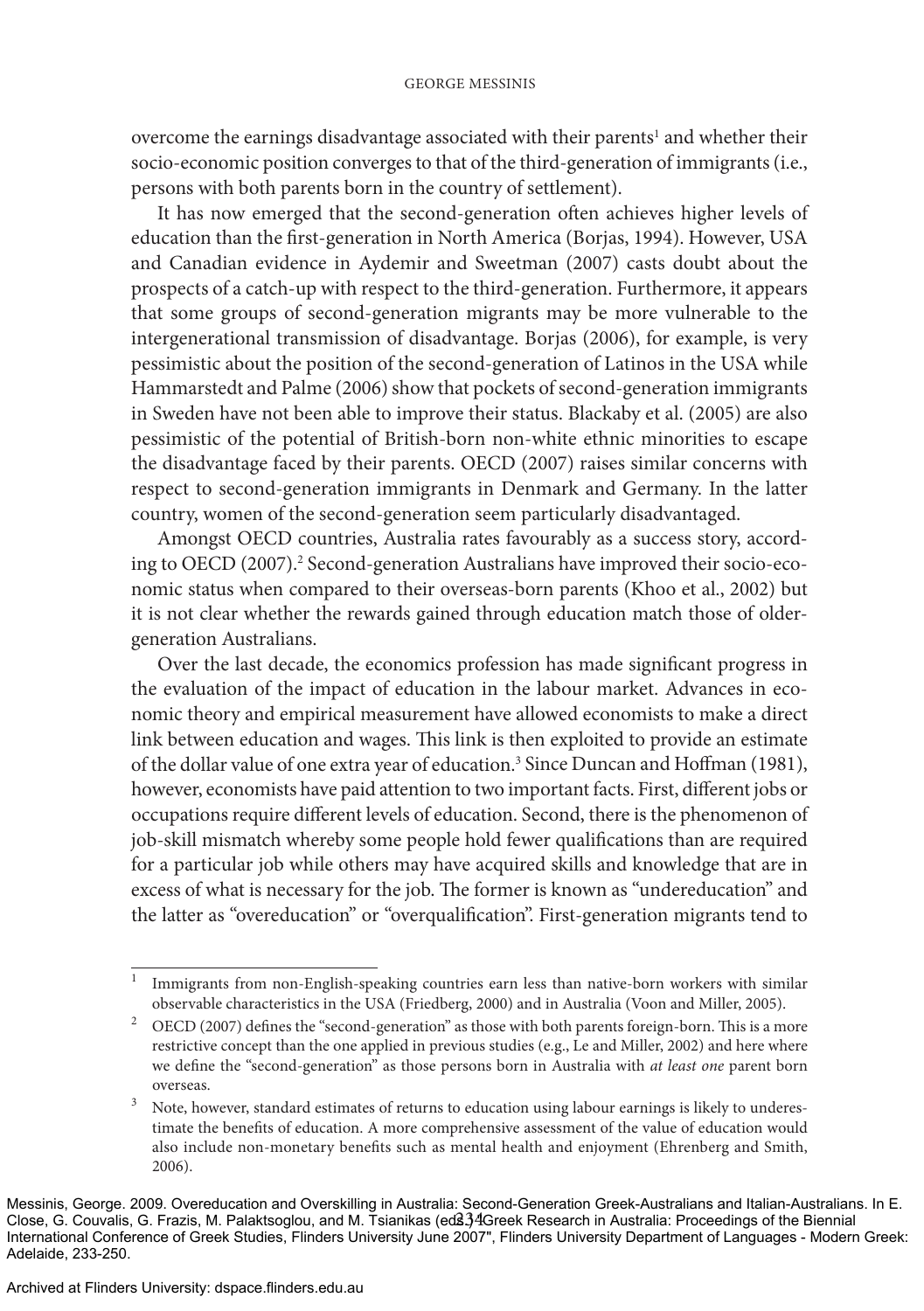be over-represented amongst the overeducated in Australia and Denmark (OECD, 2007; Green et al., 2007; Messinis and Olekalns, 2007; Nielsen, 2007). In terms of earnings, the international evidence overwhelmingly shows that overqualified workers receive markedly lower returns (i.e., wages per year of education) for additional years of education than workers who have attained the same level of education but work in a job that requires that extra education. Conversely, the undereducated are found to earn substantially higher yearly returns than workers with the same but just-the-right qualifications for the job.4 Thus, this new literature suggests that more education *per se* does not guarantee a better job or better pay. In fact, a person who has completed secondary education may be better paid than someone with tertiary education if the former is undereducated and the latter is overeducated.

Previous studies have also highlighted the role of language as an important determinant of labour market performance. The main emphasis here has been on "language capital" in the country of destination; i.e., official language proficiency is seen to be useful for employment and the application of general and technical knowledge (OECD, 2007; Borjas, 1994). The importance of language in Borjas (1994) has been confirmed by Berman et al. (2000) and Chriswick and Miller (2007). This result also stands in non-English-speaking countries such as France (Meng and Meurs, 2006) or Israel (Berman et al., 2000). Voon and Miller (2005) also find an earnings gap between native-born Australians and overseas-born immigrants from a non-English-speaking background (NESOB).

However, when proficiency in the national language of the new place of residence is combined with a second language, second-generation immigrants may be able to outperform their native co-workers. This may be due to a foreign language effect that enables people to: (a) exploit trade advantages (Melitz, 2002); (b) access new ideas that are important for business innovation or technological catch-up (Javorcik et al., 2006; Niebuhr, 2006; Mokyr, 1999); (c) access tacit knowledge or "social capital" (Giorgas, 2000); or (d) build complementary skills and human capital (Galasi, 2003; Chriswick and Miller, 2002).

However, a less optimistic view of the role of "ethnic capital" emerges in the literature of "ethnic enclaves".<sup>5</sup> Here, research points to employment and poverty traps that await new migrants who rely on "ethnic employment" due to low language skills or a "taste for isolation" or even "oppositional identities" (Shippler, 2005; Blackaby et al., 2005; Borjas, 1999). Warman (2007) and Hayfron (2002) argue and show that women suffer most from ethnic enclaves. Australian evidence by Cobb-Clark and Connolly (2001) also indicates that immigrant women may work in jobs with few promotion or training prospects. They attribute this to what they call the "family investment" model of decision making. According to this model, immigrant wives

<sup>4</sup> For more details, see Miller (2007), and Messinis and Olekalns (2007).

<sup>5</sup> See Warman (2007) for a review.

Close, G. Couvalis, G. Frazis, M. Palaktsoglou, and M. Tsianikas (eds.) "Greek Research in Australia: Proceedings of the Biennial Messinis, George. 2009. Overeducation and Overskilling in Australia: Second-Generation Greek-Australians and Italian-Australians. In E. International Conference of Greek Studies, Flinders University June 2007", Flinders University Department of Languages - Modern Greek: Adelaide, 233-250.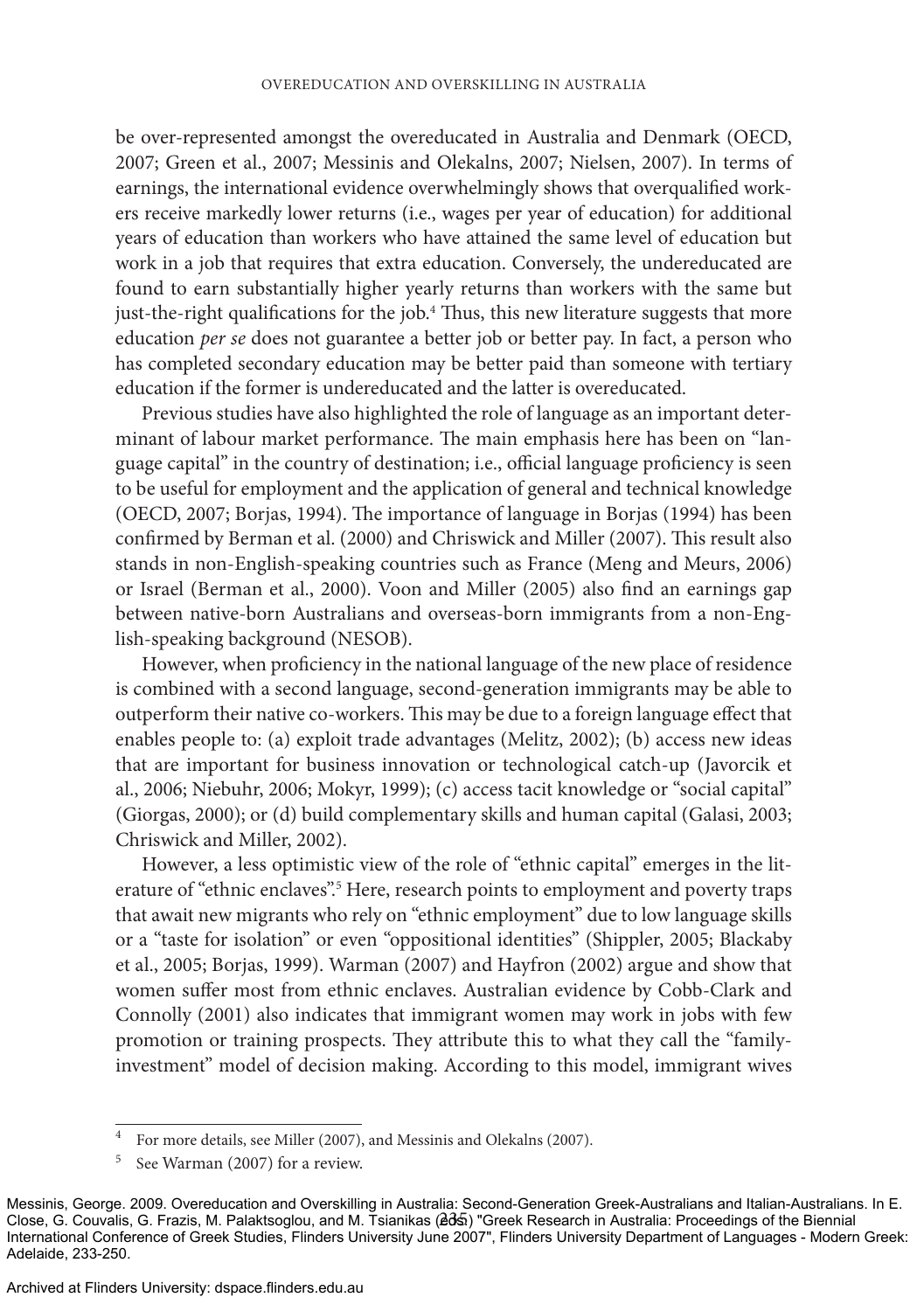sacrifice their educational development in order to support their husbands' investment in education and skills. An alternative interpretation of the disadvantage fac ing immigrant women relies on cultural factors or ideology that restricts women to housework and discourages labour market participation and skill development.<sup>6</sup>

This paper utilises the empirical methodology proposed by Hartog (2000) and applied by Voon and Miller (2005) in Australia. This allows us to estimate the dollar value of education for men and women as well as that of second-generation Greek-Australians, Italian-Australians and Indigenous Australians. Further, we examine whether the use of another language other than English (LOTE) impacts on earnings of Australian workers. The paper is organised as follows. Section two outlines the empirical methodology adopted in this study. Section three presents the empirical results. Finally, section four concludes.

# **2. Methodology**

In our methodology, we follow Voon and Miller (2005). They partition actual years of education,  $S_A$ , into required years of education,  $S_R$  (i.e., the average of years of actual education by occupation), years of overeducation,  $S_0$ , being equal to  $(S_A-S_R)$ if  $S_A > S_R$  and zero otherwise, and years of undereducation,  $S_U$ , being equal to  $(S_R - S_R)$  $S_A$ ) if  $S_A < S_R$  and zero otherwise. In particular, Voon and Miller (2005) estimate the following model:

$$
\ln W_i = \alpha S_{R,i} + \beta S_{U,i} + \gamma S_{O,i} + \sum_{j=1}^{n} \theta_j E^j + X_i \phi + \eta_i \tag{1}
$$

where  $ln W_i$  is the log of average weekly earnings for worker i,  $S_{R,i}$ ,  $S_{O,i}$ ,  $S_{U,i}$  stand for required education, overeducation and undereducation respectively, the fourth term is a polynomial of experience,  $E_i$ , n is usually set equal to two,  $X_i$  is a vector of other explanatory variables,  $\alpha$ ,  $\beta$ ,  $\gamma$ ,  $\theta$ ,  $\varphi$  are parameters and  $η$ <sub>i</sub> is a random error term.

Australian and international evidence shows that  $\alpha$  >0,  $\beta$  <0,  $\gamma$  >0,  $-\beta$  < α and  $\gamma$  < α. In other words, a worker with the same level of education as the average worker in the same occupation should receive a positive return per year of education (i.e., α>0). An undereducated worker with one year less education than what is required for the job is likely to receive a higher return than a worker in the same job who has exactly the right level of education. Thus, the undereducated escape from *α* less income per year of education deficit (i.e., β<0 and the absolute value of β is lower than α). Hence, we say that the undereducated receive a wage *premium* when compared to those workers who have the same level of education but they work in a job that requires exactly that level of education (i.e., the wage premium would be equal to the difference between α

<sup>6</sup> Examples are Folbre and Nelson (2000), Callan and Gallois (1982) and McDonald (2000).

Close, G. Couvalis, G. Frazis, M. Palaktsoglou, and M. Tsianikas (ed&3) Greek Research in Australia: Proceedings of the Biennial Messinis, George. 2009. Overeducation and Overskilling in Australia: Second-Generation Greek-Australians and Italian-Australians. In E. International Conference of Greek Studies, Flinders University June 2007", Flinders University Department of Languages - Modern Greek: Adelaide, 233-250.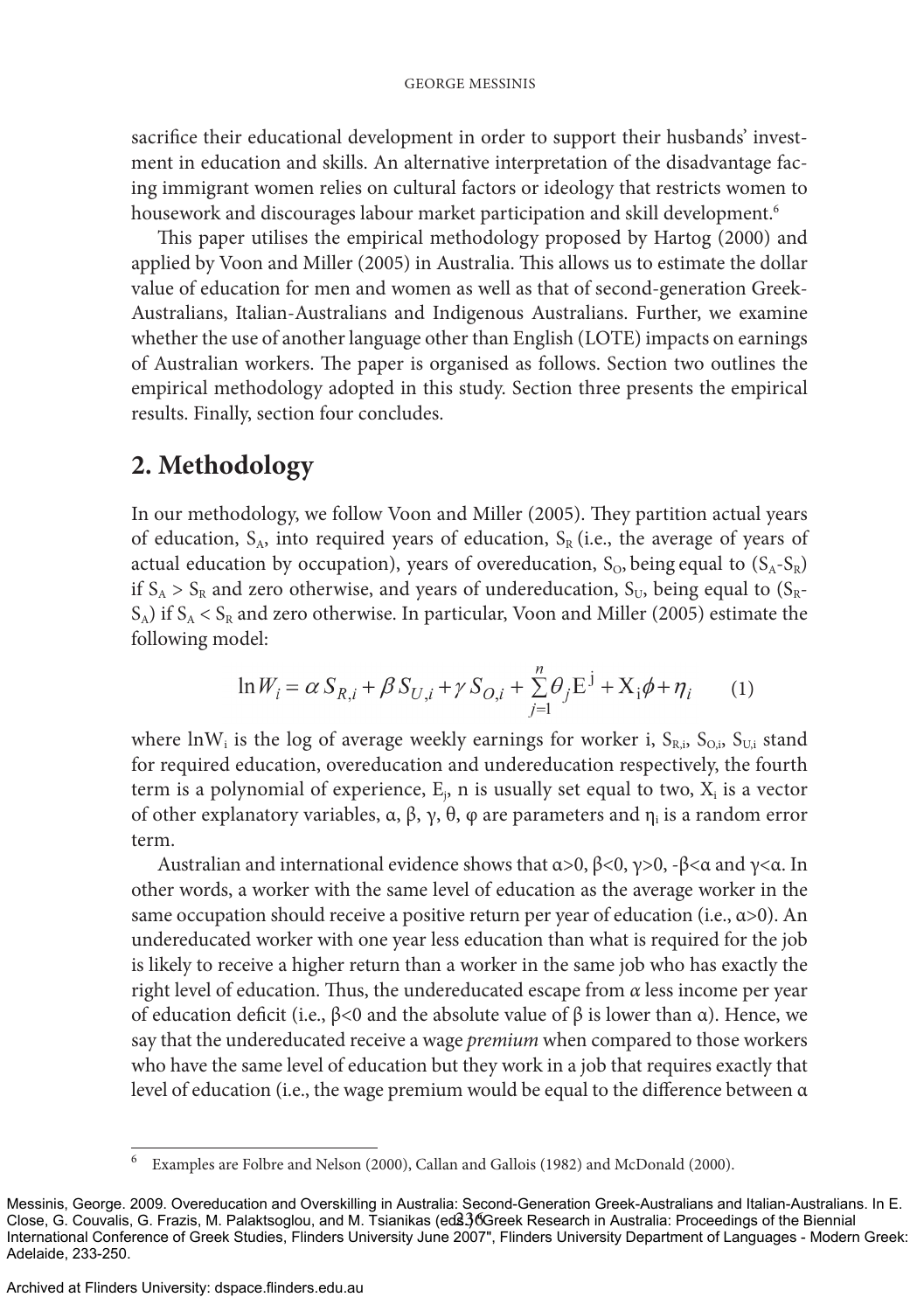and the absolute value of  $\beta$ ). This premium has been attributed to work-related skills of undereducated workers which compensate for the lack of formal education.

In contrast, the worker who has undertaken sixteen years of education and works in a job that typically requires qualifications that can be obtained with fifteen years of education is considered to be overeducated. This worker will receive a return of α for her fifteen years of education and only a return equal to γ for her sixteenth year which is much lower than α. Thus, the more one studies in excess of what is required on the job, the higher the wage penalty. Put differently, the more overeducated one is the lower the return received for extra education. Research, so far, has struggled to explain this phenomenon and has suggested a number of causes: (a) employers are slow to introduce new technology that can match the overqualified persons' superior skills; (b) overeducated workers may lack skills or experience that are important at the workplace; and (c) they may choose to work in jobs that do not demand high skills or effort due to family reasons or lifestyle.<sup>7</sup>

We adopt the Voon and Miller (2005) approach of restricting analysis to full-time workers. We follow Voon and Miller (2005) to consider the natural log of weekly earnings in the main job as the explained variable and to include the following explanatory variables:  $S_{R}$ ,  $S_{U}$ ,  $S_{O}$ , experience, E, and experience squared, E<sup>2</sup>, and three indicator variables that take the value of one when a certain condition is met and equal zero if otherwise. The first indicator takes the value of one if the person is married or in a de facto relationship, MAR, the second takes the value of one if the person works in the public sector, GOV, and the third takes the value of one if the person was born overseas in a non-English-speaking country, NESOB.8

In addition to the above, we consider the following extra explanatory variables as part of the  $X_i$  vector in (1). These are: (a) a variable that takes the value of one if the person has identified herself as being an Indigenous Australian (we call this person "Indigenous-Australian" INDIG); (b) an indicator variable that takes the value of one if the person speaks a language other than English (we call this variable LOTE);  $\!9$ (c) a variable that takes the value of one if the person was born in Australia and at least one of her parents was born in Italy (we call this person "second-generation Italian-Australian", 2G\_IA);<sup>10</sup> and (d) an indicator variable that takes the value of one if the person was born in Australia and at least one of her parents was born in Greece or Cyprus (we call this person "second-generation Greek-Australian", 2G\_GA).11

Next, we summarise our data. We employ the new Household, Income and Labour Dynamics in Australia (HILDA) survey which is a household-based panel conducted

For more detail, see Messinis and Olekalns (2007) and Cobb-Clark and Connolly (2001).

<sup>8</sup> Voon and Miller (2005) also consider English-speaking overseas born. In earlier estimations, we included this variable but it proved to be statistically insignificant.

<sup>&</sup>lt;sup>9</sup> Note that indicator or "dummy" variables take the value of zero if the condition specified does not apply.

 $^{10}\,$  The 2G\_IA group excludes those with at least one parent born in Greece or Greek-Cyprus.

 $^{11}\,$  Persons of Turkish-Cypriot descent were excluded by using extra information on religion.

Close, G. Couvalis, G. Frazis, M. Palaktsoglou, and M. Tsianikas (eds.) "Greek Research in Australia: Proceedings of the Biennial Messinis, George. 2009. Overeducation and Overskilling in Australia: Second-Generation Greek-Australians and Italian-Australians. In E. International Conference of Greek Studies, Flinders University June 2007", Flinders University Department of Languages - Modern Greek: Adelaide, 233-250.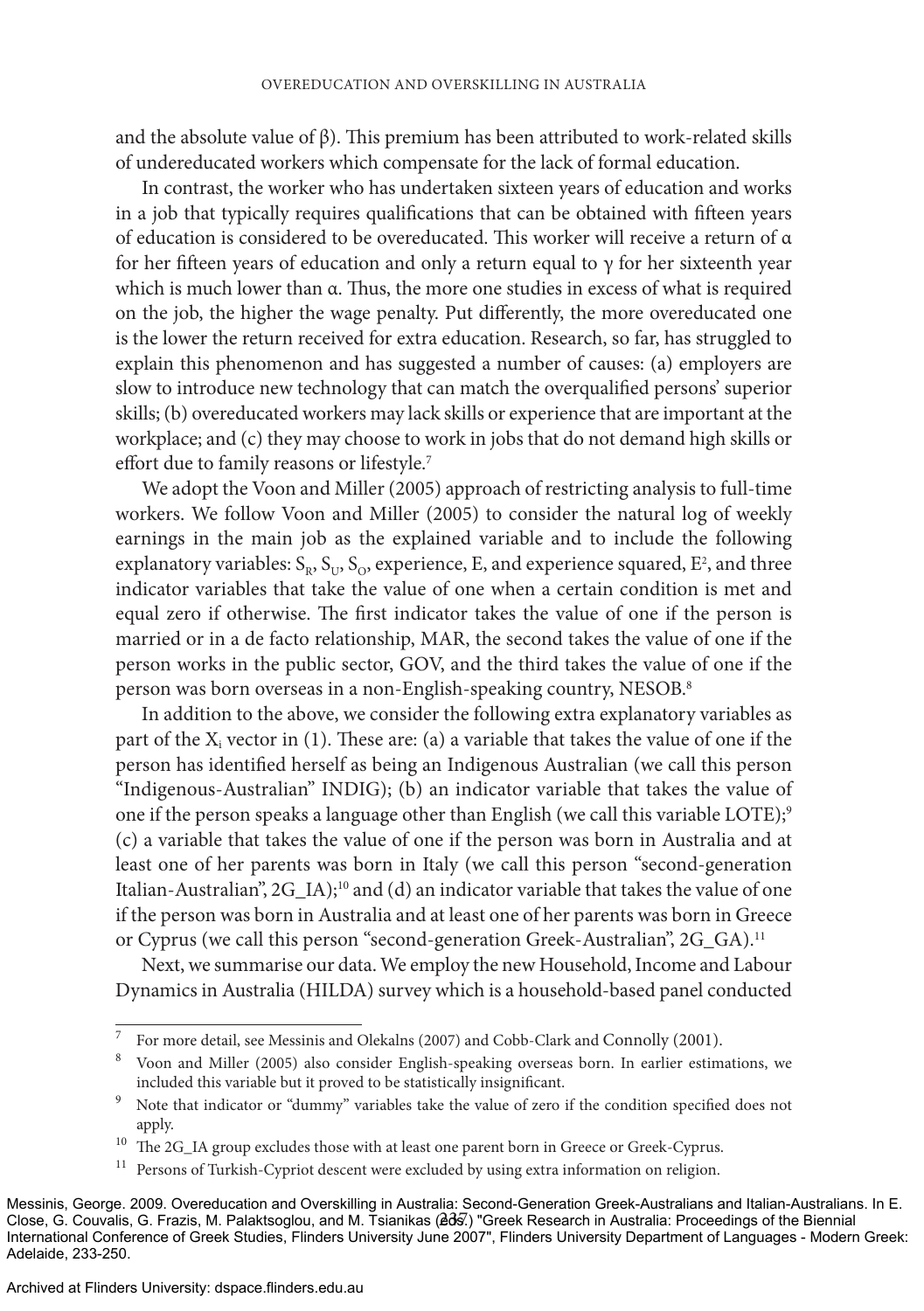since 2001. We use Release 5.1 that combines waves 1–5 (i.e., first 5 years). HILDA is an exhaustive source of information of around twelve thousand individuals per year. Each year, the survey introduces new persons and households while some previous participants cease to participate due to a variety of "attrition" factors. It is an Australia-wide survey with a large longitudinal component (i.e., it follows the same persons every year). Overall, the vast majority of participants remain in the survey for some time. For example, 70.2% of respondents in wave 1 also took part in wave 5. Although analysis may fail to capture national trends over time, we limit our analysis to the balanced panel (i.e., those individuals that are present in all five waves) in order to focus on the labour market dynamics of fixed individuals with respect to ethnicity and linguistic diversity. HILDA provides rich information that makes it possible to analyse individual performance in the labour market.

# **3. Results**

Table 1 summarises the profile of four groups: (1) second-generation Australians of Greek background, 2G\_GA; (2) second-generation Italian-Australians, 2G\_IA; (3) persons born in Australia with both parents born in Australia (i.e., third-generation Australians), 3G; and (4) Indigenous people, INDIG. We focus on several labour market indicators. We find that Greek-Australian women have experienced a very high rate of unemployment of 11.6%. Indigenous Australians are over-represented amongst the unemployed and experience relatively low labour market participation rates. HILDA also makes it possible to assess the profile of other members of the same household. Table 1 also presents a summary of spouse's working hours. It shows that 2G\_GA and 2G\_IA women have spouses with substantial working loads. On the other hand, Indigenous workers live in households where there is little second income. More interesting, however, is the fact that 35.4% of Greek-Australian women spend more than 20 hours weekly on housework while only 29.8% of the third-generation women do that.<sup>12</sup>

The latter finding may be due to a choice Greek-Australian women make to spend less time in employment and concentrate on household chores and family matters. Alternatively, Greek-Australian women may be under-represented in the labour force as a result of low incentives to employment, lack of job-related skills or housework overload. Table 1 also reveals that Greek-Australian men have the highest rate of participation in paid employment, their spouses have relatively fewer hours in paid employment, and the men contribute very little to household chores, though Italian-Australian males do even less housework. Note also that twice as many thirdgeneration and Indigenous Australian males contribute to housework as do secondgeneration Greek and Italian males.

<sup>12</sup> All statistics are weighted using the re-scaled "cross-section weights (enumerated person sample weight)"; this is "xHHWTES" in HILDA where  $x=a$ ,  $b,...,e$  and a,  $b,...,e$  are waves 1, 2, ...,5 respectively.

Close, G. Couvalis, G. Frazis, M. Palaktsoglou, and M. Tsianikas (ed&3)&Greek Research in Australia: Proceedings of the Biennial Messinis, George. 2009. Overeducation and Overskilling in Australia: Second-Generation Greek-Australians and Italian-Australians. In E. International Conference of Greek Studies, Flinders University June 2007", Flinders University Department of Languages - Modern Greek: Adelaide, 233-250.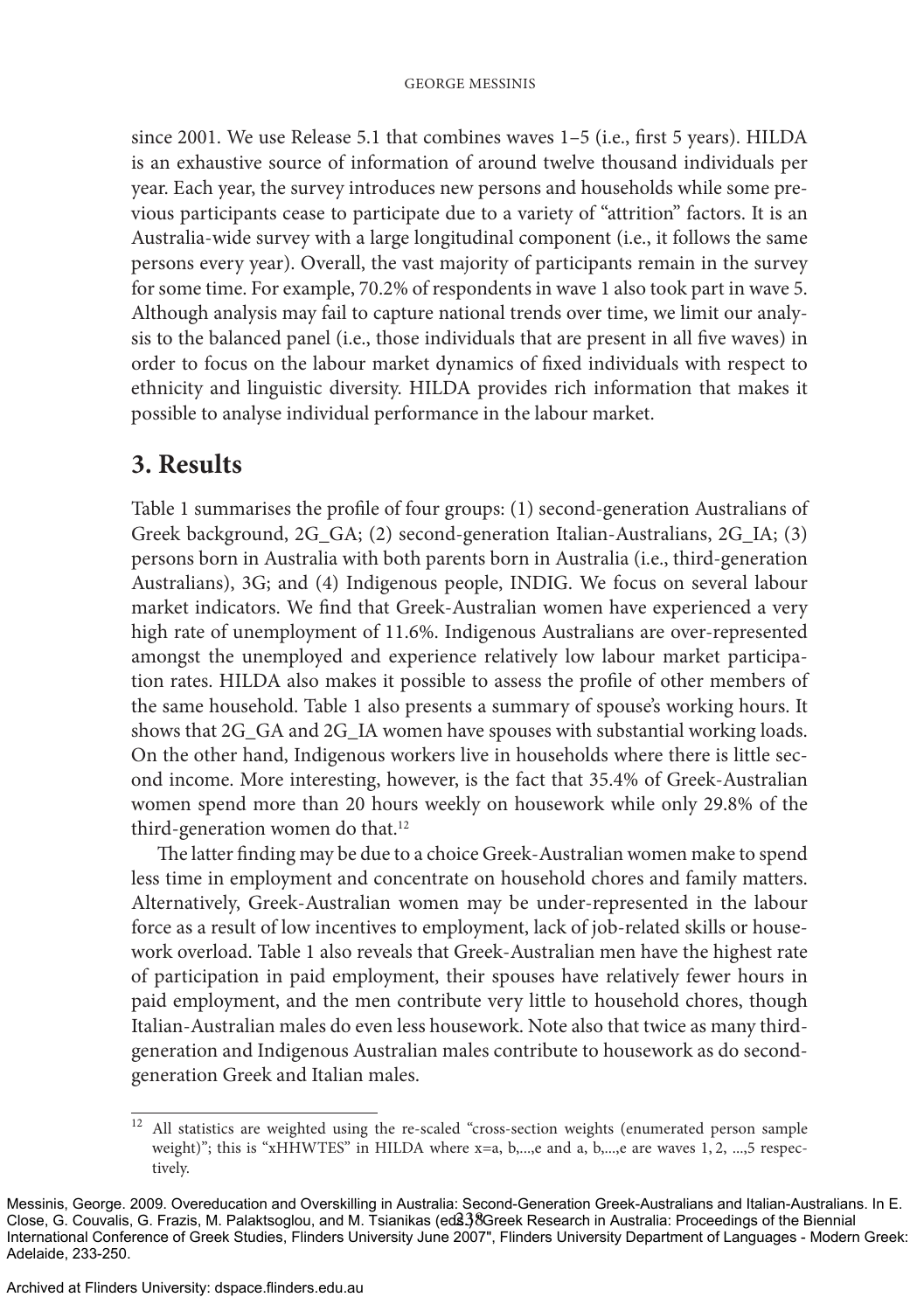#### Overeducation and Overskilling in Australia

|                        |                            | (1) 2G Greek-Australians (2G_GA) | (2) 2G Italian-Australians (2G_IA) |                                            |  |
|------------------------|----------------------------|----------------------------------|------------------------------------|--------------------------------------------|--|
|                        | Women                      | Men                              | Women                              | Men                                        |  |
| Unemployment (%)       | 11.6                       | 3.9                              | 3.0                                | 3.5                                        |  |
| Work Participation (%) | 58.8                       | 89.4                             | 71.7                               | 80.7                                       |  |
| Part-time Work (%)     | 22.3                       | 5.4                              | 36.8                               | 5.4                                        |  |
| Working Hours: Own     | 31.6                       | 43.0                             | 28.0                               | 45.8                                       |  |
| Working Hours: Spouse  | 18.1                       | 5.8                              | 21.2                               | 11.4                                       |  |
| 20+hrs Housework (%)   | 35.4                       | 1.6                              | 25.8                               | 0.8                                        |  |
| Weekly Wage (\$)       | 725                        | 802                              | 547                                | 964                                        |  |
| No. of Observations    | 159                        | 155                              | 370                                | 477                                        |  |
|                        | (3) Older Generations (3G) |                                  |                                    |                                            |  |
|                        |                            |                                  |                                    |                                            |  |
|                        | Women                      | Men                              | Women                              | Men                                        |  |
| Unemployment (%)       | 3.9                        | 3.9                              | 5.9                                | 5.8                                        |  |
| Work Participation (%) | 59.8                       | 74.3                             | 27.9                               | (4) Indigenous Australians (INDIG)<br>30.5 |  |
| Part-time Work (%)     | 23.6                       | 9.1                              | 9.6                                | 3.6                                        |  |
| Working Hours: Own     | 31.1                       | 43.0                             | 32.3                               | 41.7                                       |  |
| Working Hours: Spouse  | 15.6                       | 10.3                             | 6.3                                | 4.3                                        |  |
| 20+hrs Housework (%)   | 29.8                       | 3.9                              | 29.2                               | 4.2                                        |  |
| Weekly Wage (\$)       | 582                        | 940                              | 666                                | 992                                        |  |

**Table 1.** *Second and older generations of Australians: HILDA, 2001–2005*

Note: Percentages may not sum up to 100 due to rounding. Required education is the *weighted* mean of actual education by occupational class using the HILDA cross-section weights. All estimates are weighted averages of the whole period. Only currently employed persons are included in the wages and working-hours estimates. Hours and wage rates are weekly rates.

*Source*: HILDA Waves 1–5, Melbourne Institute, Unit Record File

Table 2 concentrates more on education and social characteristics by labour market status. Here, Greek-Australian women have higher levels of educational attainment than Italian-Australians or third-generation Australians, consistent with the evidence in Khoo et al. (2002).13 However, this becomes problematic when combined with the high incidence of overeducation amongst Greek-Australians. In particular, 35.9% of employed women in this group are overeducated while only 13% of 3G females and 15.8% of Italian-Australian women are overeducated. More surprising, Greek-Australian women who are not in employment are also overeducated. Moreover, Greek-Australian employed males with standard levels of actual education are overrepresented in the overeducated; 20.4% are mismatched. None of these three findings

 $^{13}\,$  "Greek-Australians" or "Italian-Australians" refer hereafter to second-generation immigrants.

Close, G. Couvalis, G. Frazis, M. Palaktsoglou, and M. Tsianikas (eds) "Greek Research in Australia: Proceedings of the Biennial Messinis, George. 2009. Overeducation and Overskilling in Australia: Second-Generation Greek-Australians and Italian-Australians. In E. International Conference of Greek Studies, Flinders University June 2007", Flinders University Department of Languages - Modern Greek: Adelaide, 233-250.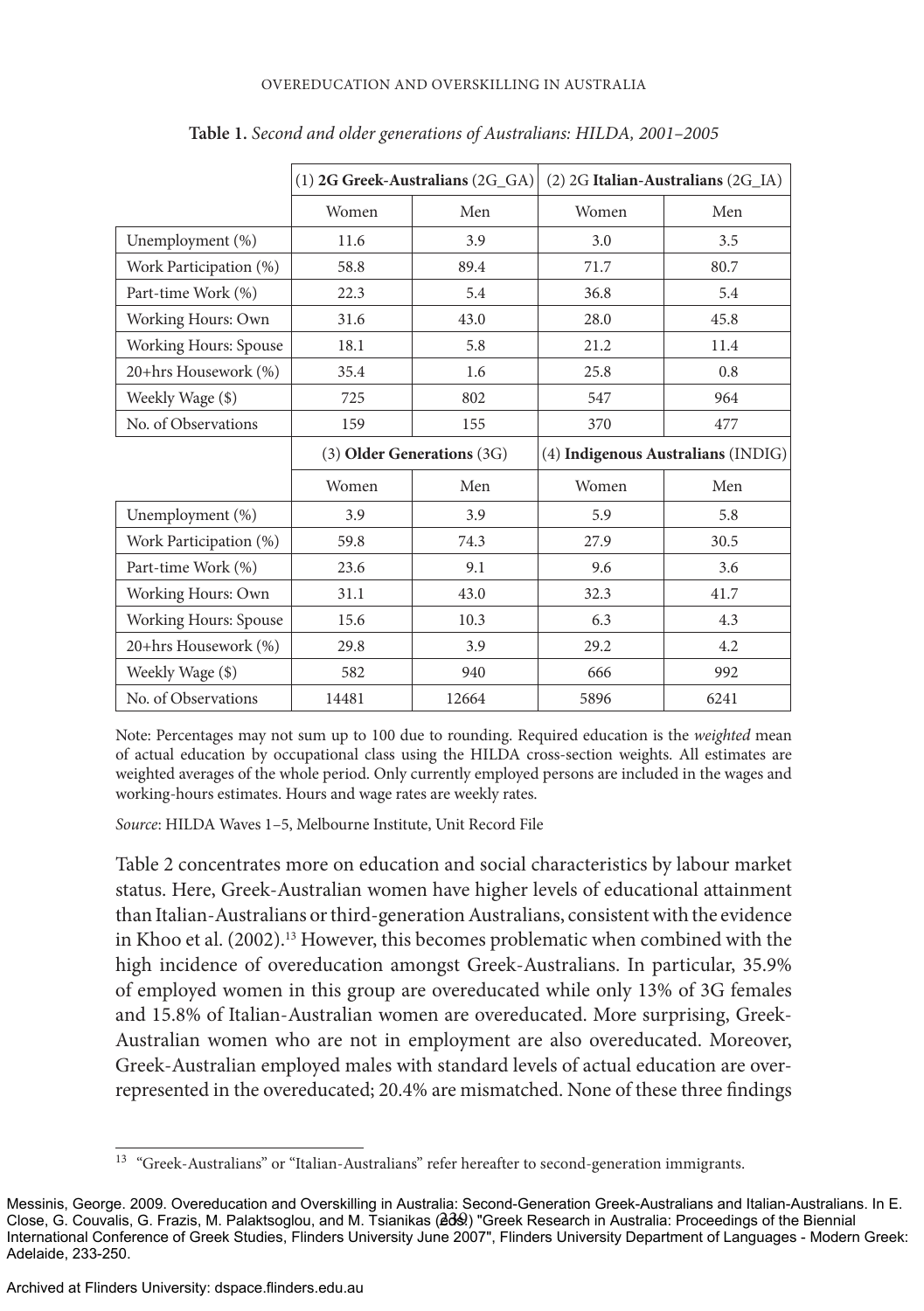apply to second-generation Italian-Australians. Employed Greek-Australian female workers, on the other hand, are under-represented amongst the undereducated.

In the literature of overeducation, there is some debate as to whether the above are accurate measures of overeducation and job-skill mismatch. An alternative measure proposed by Mavromaras et al. (2007) emphasises the gap between skills acquired by the worker and skills required on the job. HILDA provides data on the degree of use of acquired skills at work that the above study has used to study the incidence of overskilling. They derive the HILDA measure of overskilling from self-recorded responses scored on a seven point scale to the statement "I use many of my skills and abilities in my current job". A response of 1 translates into "strongly disagree" and 7 to "strongly agree". We follow their approach to focus on those workers who select 1, 2 or 3, whom they classify as "severely overskilled". The above authors argue that this variable represents a more direct measure of mismatch. However, like the measure of "overeducation", their measure of mismatch is also imperfect since it relies on subjective self-assessment of "skills and abilities" and assumes that that assessment is comparable across occupations and individuals.

In this study, we adopt a hybrid approach and define "overskilling" as an indicator variable that takes the value of one if workers are "severely overskilled", as defined by Mavromaras *et al* (2007) *or* they are "severely overeducated" (i.e., one and a half standard deviations above the mean level of educational attainment within their occupational group). The estimated incidences of our measure of overskilling are summarised in Table 2, row 4. According to this hybrid measure, 17.8% of thirdgeneration females and 16.5% of third-generation males are over-skilled. Secondgeneration Greek-Australians in employment are again over-represented amongst the overskilled. However, now even employed second-generation Italian-Australian women and Indigenous workers are severely overskilled.

|                          | $(1)$ 2G Greek-Australians (2G GA) |        |              | $(2)$ 2G Italian-Australians $(2G$ IA) |          |        |              |        |
|--------------------------|------------------------------------|--------|--------------|----------------------------------------|----------|--------|--------------|--------|
|                          | Employed                           |        | Not employed |                                        | Employed |        | Not employed |        |
|                          | Women                              | Men    | Women        | Men                                    | Women    | Men    | Women        | Men    |
| Education (years)        | 15.1                               | 13.0   | 11.9         | 11.1                                   | 12.7     | 12.8   | 11.5         | 10.5   |
| Undereducated (%)        | 0.9                                | 12.5   | 19.4         | 0.0                                    | 17.8     | 17.6   | 21.2         | 35.6   |
| Overeducated (%)         | 35.9                               | 20.4   | 27.3         | 0.0                                    | 15.8     | 9.8    | 15.5         | 5.8    |
| Overskilled (%)          | 29.9                               | 25.9   | 18.4         | 0.0                                    | 22.0     | 14.0   | 11.3         | 0.0    |
| LOTE Incidence (%)       | 53.6                               | 59.9   | 46.1         | 61.7                                   | 25.2     | 27.5   | 31.1         | 25.1   |
| Change in LOTE (%)       | 19.5                               | $-9.0$ | $-19.5$      | $-13.4$                                | $-1.7$   | $-3.4$ | $-12.0$      | $-3.8$ |
| Smoking Rate (%)         | 9.9                                | 16.2   | 21.5         | 67.3                                   | 9.1      | 20.4   | 7.4          | 24.2   |
| Social Participation (%) | 31.6                               | 30.9   | 21.2         | 15.7                                   | 29.5     | 32.7   | 37.7         | 25.4   |
| No. of Observations      | 83                                 | 133    | 76           | 22                                     | 257      | 371    | 113          | 106    |

**Table 2.** *Education, LOTE and generations of Australians: HILDA, 2001–2005*

Close, G. Couvalis, G. Frazis, M. Palaktsoglou, and M. Tsianikas (ed & 40Greek Research in Australia: Proceedings of the Biennial Messinis, George. 2009. Overeducation and Overskilling in Australia: Second-Generation Greek-Australians and Italian-Australians. In E. International Conference of Greek Studies, Flinders University June 2007", Flinders University Department of Languages - Modern Greek: Adelaide, 233-250.

Archived at Flinders University: dspace.flinders.edu.au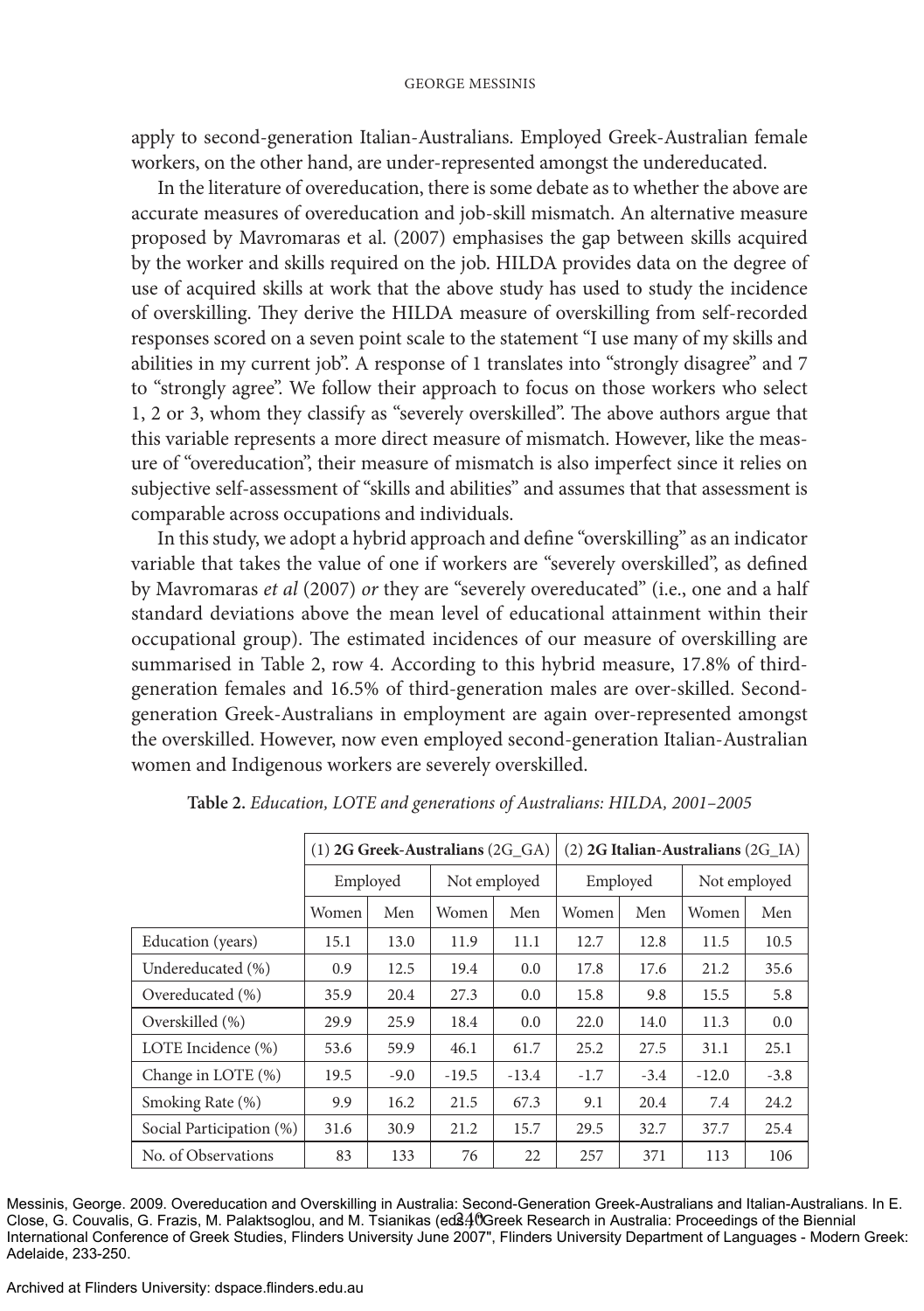|                          | $(3)$ Older Generations $(3)$ |      |              |      | $(4)$ Indigenous Australians (INDIG) |      |              |        |
|--------------------------|-------------------------------|------|--------------|------|--------------------------------------|------|--------------|--------|
|                          | Employed                      |      | Not employed |      | Employed                             |      | Not employed |        |
|                          | Women                         | Men  | Women        | Men  | Women                                | Men  | Women        | Men    |
| Education (years)        | 12.8                          | 12.9 | 10.8         | 11.1 | 13.5                                 | 13.5 | 11.6         | 11.9   |
| Undereducated (%)        | 21.1                          | 13.4 | 31.8         | 31.4 | 13.8                                 | 12.4 | 10.5         | 6.5    |
| Overeducated (%)         | 13.0                          | 13.1 | 11.9         | 13.0 | 19.5                                 | 22.6 | 5.3          | 5.1    |
| Overskilled (%)          | 17.8                          | 16.5 | 7.1          | 7.7  | 23.6                                 | 20.2 | 3.5          | 2.8    |
| LOTE Incidence (%)       | 0.4                           | 0.8  | 0.5          | 0.6  | 2.6                                  | 5.1  | 1.5          | 0.7    |
| Change in LOTE (%)       | $-0.1$                        | 0.3  | 0.1          | 0.2  | $-0.4$                               | 1.5  | 0.3          | $-0.1$ |
| Smoking Rate (%)         | 17.0                          | 19.6 | 14.0         | 17.7 | 13.1                                 | 17.2 | 5.3          | 4.3    |
| Social Participation (%) | 39.4                          | 45.5 | 43.2         | 49.0 | 31.9                                 | 33.1 | 31.3         | 34.0   |
| No. of Observations      | 8325                          | 9046 | 6156         | 3618 | 1547                                 | 1794 | 4350         | 4447   |

#### Overeducation and Overskilling in Australia

Note: Percentages may not sum up to 100 due to rounding. Required education is the *weighted* mean of actual education by occupational class using the HILDA cross-section weights. All estimates are weighted averages of the whole period. Undereducation and overeducation are defined as those whose actual years of education are lower and greater than the required level by one standard deviation respectively. The overskilled consist of workers who have either a level of education that exceeds the required by 1.5 standard deviations or have reported one of the three strongest levels of disagreement to the HILDA question: "My job often requires me to learn new skills".

*Source*: HILDA Waves 1–5, Melbourne Institute, Unit Record File.

Table 2 includes a summary on the incidence of LOTE. About half of the sample of persons of Greek background report using LOTE at home, particularly Greek-Australian men. The corresponding figure for 2G Italian-Australians is about half of that observed amongst 2G Greek-Australians. When, however, we look at changes in LOTE use from 2001 to 2005, we find that the proportion of employed Greek-Australians using LOTE declined by 9%, 19.5% and 13.4% for employed men, women not in employment and men not in employment respectively. Employed women stand out with an improvement of almost 19.5% increase. Although much lower, there are also substantial rates of language loss observed amongst Italian-Australians.

We proceed with two selective indicators of health status and social life. First is the rate of tobacco consumption. This indicator suggests that Greek-Australians who are not in employment are the heaviest users of tobacco. In this group, the fact that 61.7% of men are smokers is quite alarming. We also consider an indicator of "social participation", defined as the share of persons who are active members of "sporting/ hobby/community based association". The results show that Greek-Australians and Italian-Australians report similar levels of "social isolation" and the two groups of immigrants contrast sharply with the third-generation of Australians with respect to "social participation". Both groups exhibit much lower rates of active involvement in social clubs or community organisations. Indigenous people exhibit similar rates of social isolation.

Close, G. Couvalis, G. Frazis, M. Palaktsoglou, and M. Tsianikas (eds) "Greek Research in Australia: Proceedings of the Biennial Messinis, George. 2009. Overeducation and Overskilling in Australia: Second-Generation Greek-Australians and Italian-Australians. In E. International Conference of Greek Studies, Flinders University June 2007", Flinders University Department of Languages - Modern Greek: Adelaide, 233-250.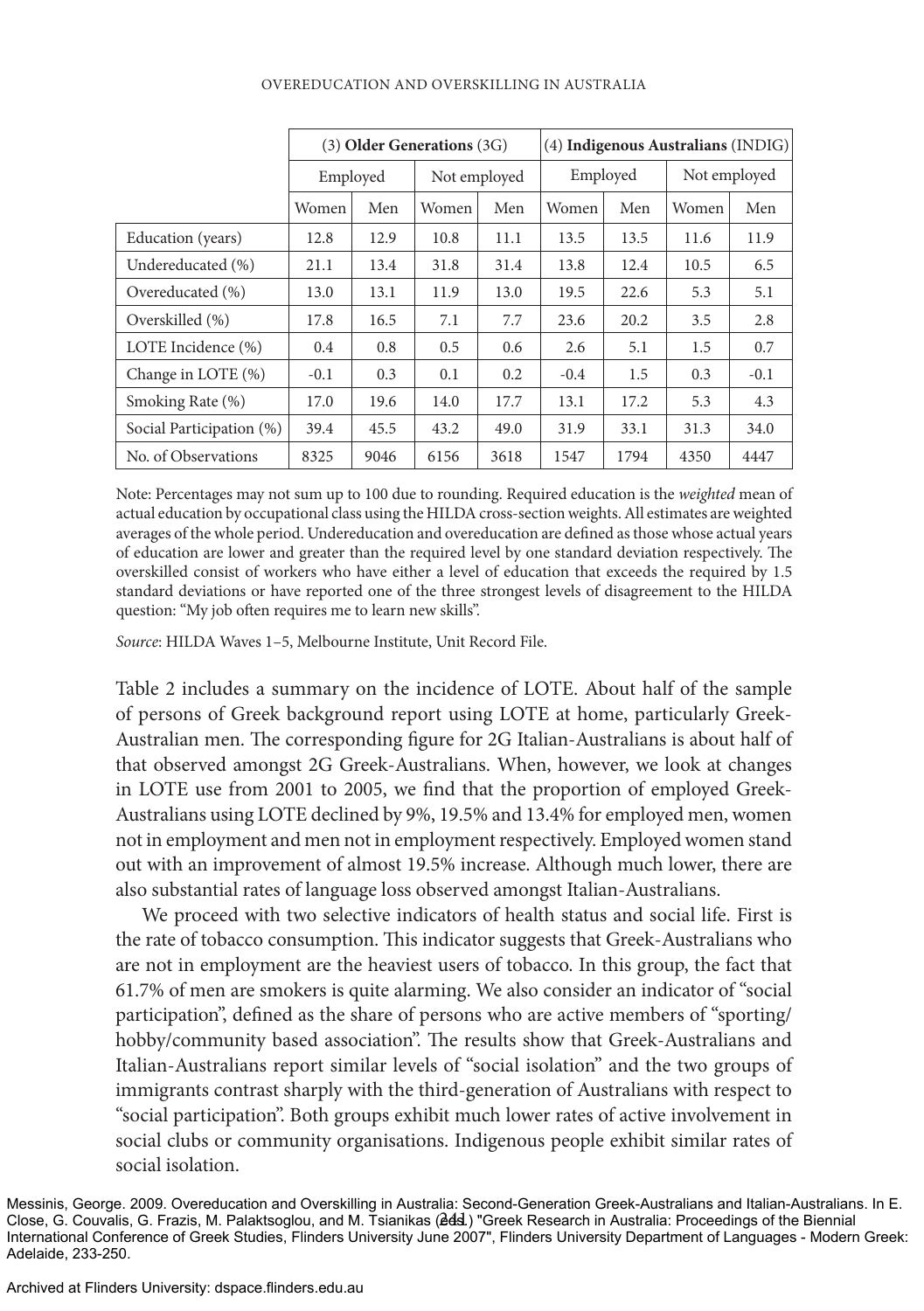Table 3 sharpens the focus on working individuals classified by gender and employment status. The results here clarify those in Table 2 in several ways. First, the high incidence of overeducation amongst 2G Greek-Australians is now more closely associated with women in full-time employment and part-time workers, especially males. Second, the problem of overskilling generally relates to part-time workers but it is still prevalent amongst full-time Greek-Australian and Italian-Australian women. Third, Table 3 makes it unambiguous that the decline in LOTE is especially more serious amongst full-time Greek-Australians while a surge in LOTE is observed amongst part-time Greek-Australian females; a similar pattern is discernible amongst part-time Italian-Australians. Fourth, full-time Greek-Australians are still the ones with a heavy working load both at home and at work while it is Greek-Australian males in part-time employment that share the least in household chores.

The above results suggest that Greek-Australian women are affected most by the wage penalty associated with overeducation. However, Italian-Australian females in full-time employment also have experienced a wage penalty. The empirical results on overeducation and overskilling are important and contrast with the view that education is always advantageous as far as labour earnings are concerned. Perhaps, parental aspirations for high education achievements may have been a motivating factor behind this strong emphasis on formal education by the second-generation of Greek-Australians (Holeva, 2004).

|                       | $(1)$ 2G Greek-Australians (2G GA) |         |           |                                    | $(2)$ 2G Italian-Australians $(2G1A)$ |        |           |         |
|-----------------------|------------------------------------|---------|-----------|------------------------------------|---------------------------------------|--------|-----------|---------|
|                       | Full-time                          |         | Part-time |                                    | Full-time                             |        | Part-time |         |
|                       | Women                              | Men     | Women     | Men                                | Women                                 | Men    | Women     | Men     |
| Hourly Wage (\$)      | 25.2                               | 20.9    | 15.9      | 19.4                               | 20.4                                  | 25.0   | 19.7      | 24.5    |
| Education (years)     | 13.5                               | 12.6    | 14.0      | 15.0                               | 12.4                                  | 12.3   | 12.2      | 12.0    |
| Undereducated (%)     | 12.0                               | 11.3    | 2.2       | 0.0                                | 17.6                                  | 20.8   | 20.9      | 36.7    |
| Overeducated (%)      | 32.9                               | 14.7    | 28.0      | 66.0                               | 17.7                                  | 8.8    | 12.2      | 4.0     |
| Overskilled (%)       | 23.4                               | 18.6    | 28.0      | 87.9                               | 19.3                                  | 10.8   | 17.7      | 12.5    |
| LOTE Incidence (%)    | 47.3                               | 62.4    | 59.4      | 21.9                               | 30.9                                  | 27.1   | 20.2      | 25.4    |
| Change in LOTE (%)    | $-10.3$                            | $-10.1$ | 39.3      | 0.0                                | $-12.2$                               | $-3.1$ | 7.9       | $-10.3$ |
| Working Hours: Own    | 41.5                               | 44.7    | 18.3      | 17.5                               | 39.9                                  | 48.1   | 17.4      | 16.0    |
| Working Hours: Spouse | 10.4                               | 6.1     | 37.0      | 0.0                                | 19.3                                  | 11.3   | 23.5      | 13.5    |
| 20+hrs Housework (%)  | 33.5                               | 1.7     | 42.2      | 0.0                                | 25.6                                  | 0.9    | 26.1      | 0.0     |
| No. of Observations   | 123                                | 146     | 35        | 8                                  | 234                                   | 451    | 136       | 26      |
|                       | (3) Older Generations (3G)         |         |           | (4) Indigenous Australians (INDIG) |                                       |        |           |         |
|                       | Full-time                          |         | Part-time |                                    | Full-time                             |        | Part-time |         |
|                       | Women                              | Men     | Women     | Men                                | Women                                 | Men    | Women     | Men     |
| Hourly Wage (\$)      | 19.4                               | 25.7    | 23.2      | 27.5                               | 21.3                                  | 27.0   | 22.9      | 24.8    |

**Table 3.** *Second and older generation working Australians: HILDA, 2001–2005*

Close, G. Couvalis, G. Frazis, M. Palaktsoglou, and M. Tsianikas (ed & 12Greek Research in Australia: Proceedings of the Biennial Messinis, George. 2009. Overeducation and Overskilling in Australia: Second-Generation Greek-Australians and Italian-Australians. In E. International Conference of Greek Studies, Flinders University June 2007", Flinders University Department of Languages - Modern Greek: Adelaide, 233-250.

Archived at Flinders University: dspace.flinders.edu.au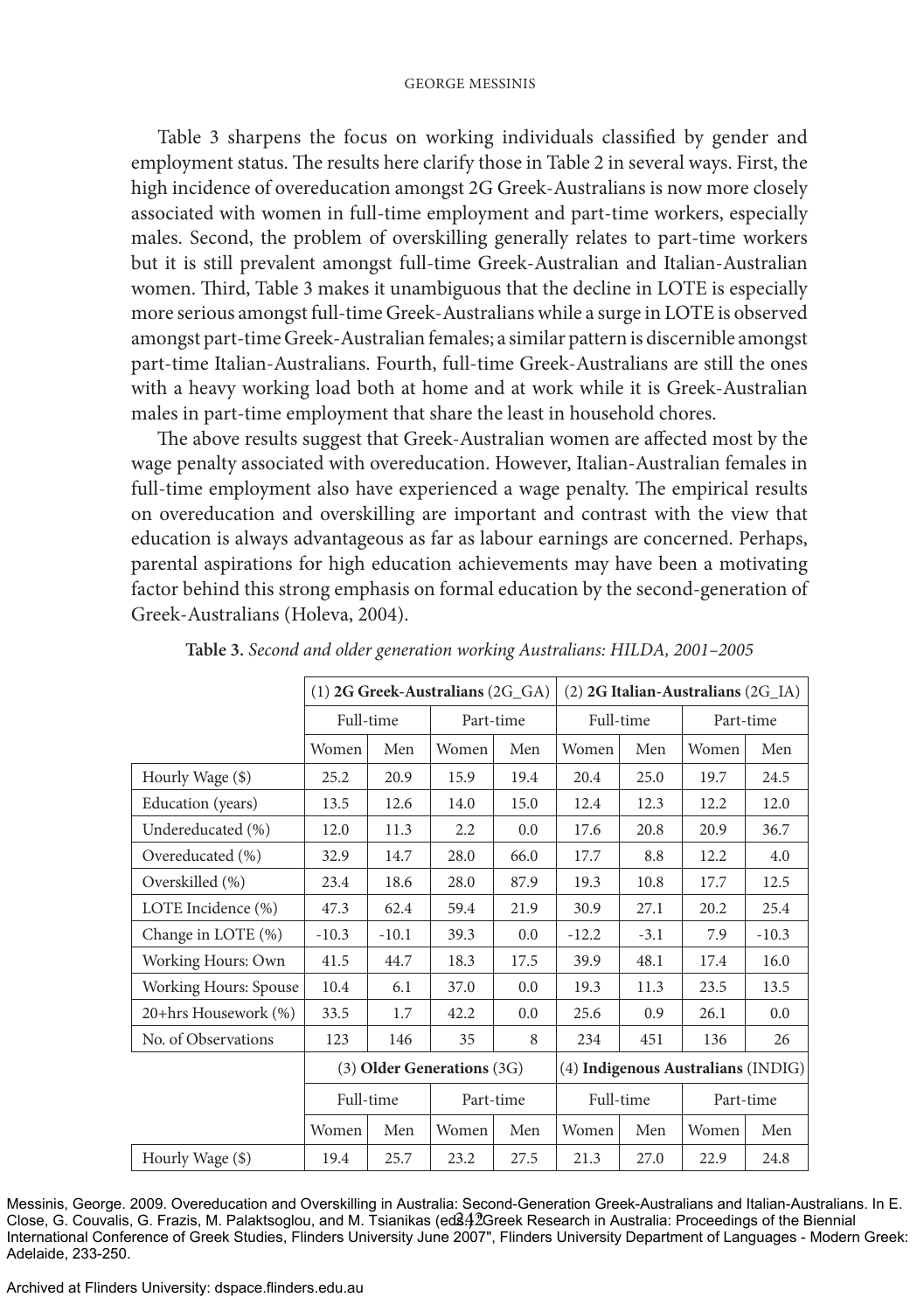#### Overeducation and Overskilling in Australia

| Education (years)     | 11.9    | 12.4  | 12.3    | 12.0 | 12.0 | 12.3 | 12.9    | 13.4 |
|-----------------------|---------|-------|---------|------|------|------|---------|------|
| Undereducated (%)     | 26.2    | 18.8  | 23.9    | 15.5 | 11.0 | 8.0  | 14.3    | 12.4 |
| Overeducated (%)      | 13.0    | 13.2  | 10.8    | 11.5 | 8.1  | 9.5  | 17.3    | 27.3 |
| Overskilled (%)       | 10.1    | 12.7  | 23.5    | 26.3 | 6.7  | 7.2  | 28.3    | 25.1 |
| LOTE Incidence (%)    | 0.4     | 0.7   | 0.4     | 0.9  | 1.7  | 1.9  | 2.4     | 4.7  |
| Change in LOTE (%)    | $-0.04$ | 0.25  | $-0.04$ | 0.06 | 0.10 | 0.32 | $-0.19$ | 0.18 |
| Working Hours: Own    | 41.6    | 47.2  | 15.9    | 14.6 | 41.1 | 45.4 | 17.0    | 15.5 |
| Working Hours: Spouse | 12.0    | 10.8  | 25.6    | 5.6  | 4.5  | 4.2  | 22.3    | 6.5  |
| 20+hrs Housework (%)  | 29.3    | 4.0   | 31.3    | 2.8  | 29.4 | 4.2  | 28.2    | 3.9  |
| No. of Observations   | 11065   | 11511 | 3416    | 1153 | 5330 | 6019 | 567     | 222  |

Note: Percentages may not sum up to 100 due to rounding. Required education is the *weighted* mean of actual education by occupational class using the HILDA cross-section weights. Estimates are weighted averages of the whole period. The change in LOTE is calculated between the years 2005 and 2001. Undereducation, overeducation and overskilling are defined in the note to Table 2 above.

*Source*: HILDA Waves 1–5, Melbourne Institute, Unit Record File.

Alternatively, the high incidence of overeducation amongst Greek-Australians may be due to a skills deficit driven by a lack of interest or knowledge of applied sciences and technology often associated with developing countries (Tsoukalas, 1976).

We proceed to estimate the Voon and Miller (2005) model. We take the log of weekly labour earnings to be our explained variable in order to examine the effect of undereducation, overeducation, experience (i.e., years of employment in the current job), gender, first-generation NESOB, second-generation Greek-Australians and Italian-Australians, Indigenous identity and the use of LOTE on labour income for males and females in full-time employment.

We estimate the above model by employing panel data estimation techniques that control for random effects. The estimation results appear in Table 4. We find that those workers that are correctly matched to their jobs (i.e., those with just-the-right level of education, that is the level required for the job — also known as "required education") earn 9.4% (men) and 10.2% (women) per year of education. Also as in previous studies, we find that one year of undereducation only attracts a 5.7% and 4.1% decline in wages respectively. That is, undereducated men and women earn a premium of 3.7% (=9.4% – 5.7%) and 6.1% (=10.2% – 4.1%) for that extra year of education deficit. In contrast, the overeducated earn only 6.5% (men) and 6.4% (women) for an extra year of education; this is the wage penalty explained earlier.

Work experience adds 2.6% (men) and 2% (women) to earning. Married workers also earn about 11% (men) and 3.2% (women) more than other full-time workers. Also, working in the public sector yields 6.6% more earnings for women. Further, Indigenous men and women in full-time employment earn a premium of 5.6% and 3.7% respectively. This seems surprising and further work is required to examine whether the low rates of labour market participation bias these results due to a selection problem.

Close, G. Couvalis, G. Frazis, M. Palaktsoglou, and M. Tsianikas (eds.) "Greek Research in Australia: Proceedings of the Biennial Messinis, George. 2009. Overeducation and Overskilling in Australia: Second-Generation Greek-Australians and Italian-Australians. In E. International Conference of Greek Studies, Flinders University June 2007", Flinders University Department of Languages - Modern Greek: Adelaide, 233-250.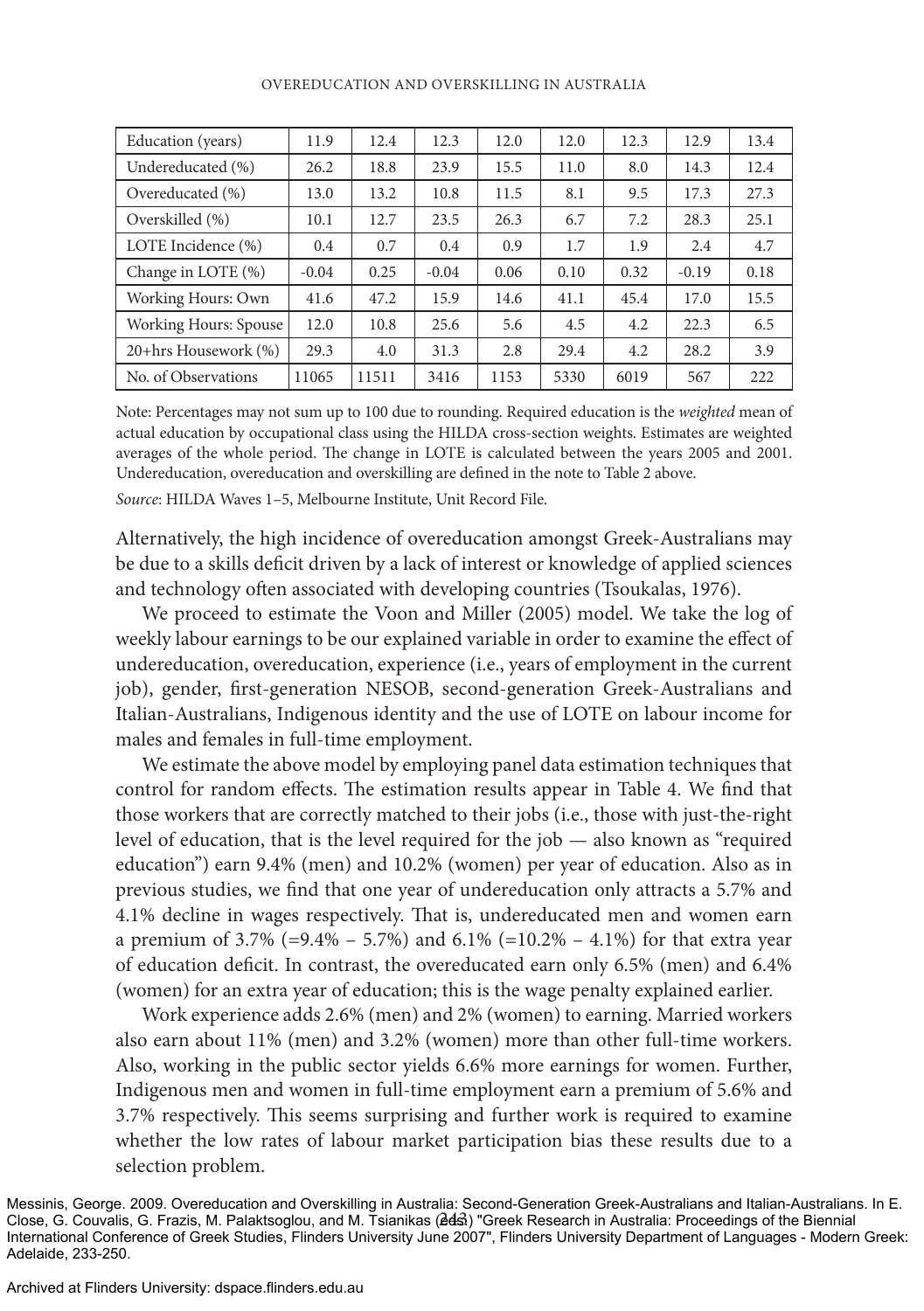Also surprising is the absence of any wage premium for LOTE in full-time employment, although this is consistent with the decline in the LOTE incidence observed in Table 3. This result could be due to the increasing role of the English language as the international *lingua franca* and language of commerce where English-speak ing nations assess the learning of foreign languages to be of little benefit if non-English-speaking nations converge to English (The Nuffield Languages Inquiry, 2000). It may also be the result of a shift in perceptions of the value of learning a LOTE. This seems consistent with Papademetre and Routoulas (2001) who find that Greek-Australians have been re-assessing the value of Greek language and finding it to be not advantageous. Further, it could also relate to a shift in LOTE preferences by Austral ians towards Asian languages as the Australian economy is re-aligning itself closer to Asian economies, a view that is in line with the moderate increase of LOTE observed among the third-generation of Australians (Table 2).

|                                                 | Men                | Women              |
|-------------------------------------------------|--------------------|--------------------|
| Constant                                        | 5.095 $(0.056)$ ** | 4.852 $(0.054)$ ** |
| Required Education $(S_P)$                      | $0.094(0.004)$ **  | $0.102(0.004)$ **  |
| Undereducation $(S_{\scriptscriptstyle\rm II})$ | $-0.057(0.005)$ ** | $-0.041(0.005)$ ** |
| Overeducation $(S0)$                            | $0.065(0.005)$ **  | $0.064(0.005)$ **  |
| Experience (E)                                  | $0.026(0.002)$ **  | $0.020(0.002)$ **  |
| EXP squared/100 $(E^2)$                         | $-0.044(0.005)$ ** | $-0.033(0.007)$ ** |
| Married (MAR)                                   | $0.111(0.012)$ **  | $0.032(0.011)$ **  |
| Public Sector (GOV)                             | 0.003(0.013)       | $0.066(0.012)$ **  |
| Indigenous (INDIG)                              | $0.056(0.010)$ **  | $0.037(0.014)$ **  |
| NES Overseas Born                               | $-0.108(0.034)$ ** | $-0.013(0.030)$    |
| Language other than English (LOTE)              | $-0.027(0.029)$    | $-0.012(0.028)$    |
| 2G Italian-Aus (2G_IA)                          | 0.053(0.061)       | 0.094(0.057)       |
| 2G Greek-Aus (2G_GA)                            | 0.009(0.079)       | $-0.066(0.099)$    |
| Observations                                    | 12156              | 6667               |
| $R^2$ Overall                                   | 0.23               | 0.33               |
| Wald $(\chi^2)$                                 | 1055 [0.000]       | 1204 [0.000]       |

**Table 4.** *Returns to Education, LOTE and Second-Generation Migrants: Full-time Workers, HILDA 2001–2005*

Note: \* and \*\* indicate statistical significance at 10% and 5% levels respectively. Standard-errors in parentheses and p-values (level of significance) in square brackets. The married group includes de facto relationships while LOTE includes Indigenous languages. The natural log of weekly earnings in the main job is the explained variable. Couples in a marriage or in a de facto relationship are both included in the "married" group.

*Source*: HILDA Waves 1–5, Melbourne Institute, Unit Record File.

We acknowledge that the apparent absence of a LOTE effect in full-time employment does not necessarily imply that workers do not benefit from linguistic diversity. We

Close, G. Couvalis, G. Frazis, M. Palaktsoglou, and M. Tsianikas (ed & 44Greek Research in Australia: Proceedings of the Biennial Messinis, George. 2009. Overeducation and Overskilling in Australia: Second-Generation Greek-Australians and Italian-Australians. In E. International Conference of Greek Studies, Flinders University June 2007", Flinders University Department of Languages - Modern Greek: Adelaide, 233-250.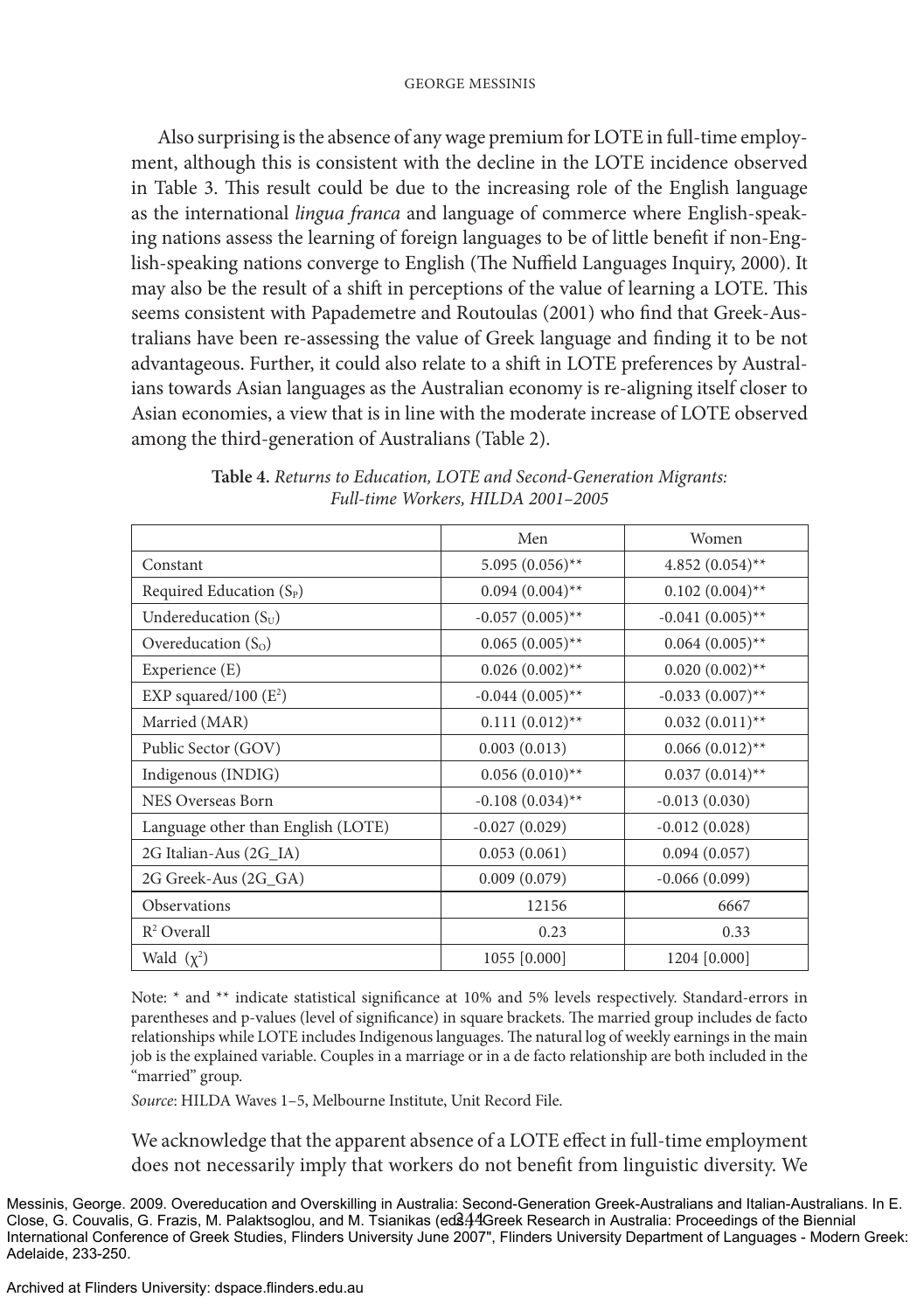note here the possibility of spillover effects. As explained by Breton (1998) and Chorney (1998), the benefits of bilingual education are often conferred on other persons who do not invest in languages. This is consistent with new evidence by Peri (2007).

Following Miller (2007), Figure 1 illustrates the wage effect of undereducation and overeducation for Greek-Australians, Italian-Australians, and the third-generation of Australians, on the basis of the average educational profile of these groups. The chart summarises the hourly wage effect of undereducation and overeducation by using the coefficient estimates in Table 4.





<sup>2</sup>G\_IA: 2nd Generation Italian-Australians 3G: 3rd Generation Australians



Clearly, Figure 1 shows that full-time Greek-Australians, men and women, are on the overeducation zone (i.e., below the bold line which indicates the return to "required education"; that is the return for those who are neither undereducated, nor overeducated). As a result, we observe that full-time Greek-Australian workers, and especially women, FT\_Women (2G\_GA), earn much less than others with the same level of education, even though they have invested much more in formal qualifications. Italian-Australian full-time workers, on the other hand, seem to have avoided the overeducation trap.

Finally, we seek to explore some of the possible determinants of overeducation and overskilling. Again, we apply panel data estimation but now we simply employ a Probit model with random effects. We have undertaken an exhaustive search using many variables and focused on (a) housework hours; (b) child care and the number of children below 14 years old; (c) interactions of marriage and housework or child

Close, G. Couvalis, G. Frazis, M. Palaktsoglou, and M. Tsianikas (eds.) "Greek Research in Australia: Proceedings of the Biennial Messinis, George. 2009. Overeducation and Overskilling in Australia: Second-Generation Greek-Australians and Italian-Australians. In E. International Conference of Greek Studies, Flinders University June 2007", Flinders University Department of Languages - Modern Greek: Adelaide, 233-250.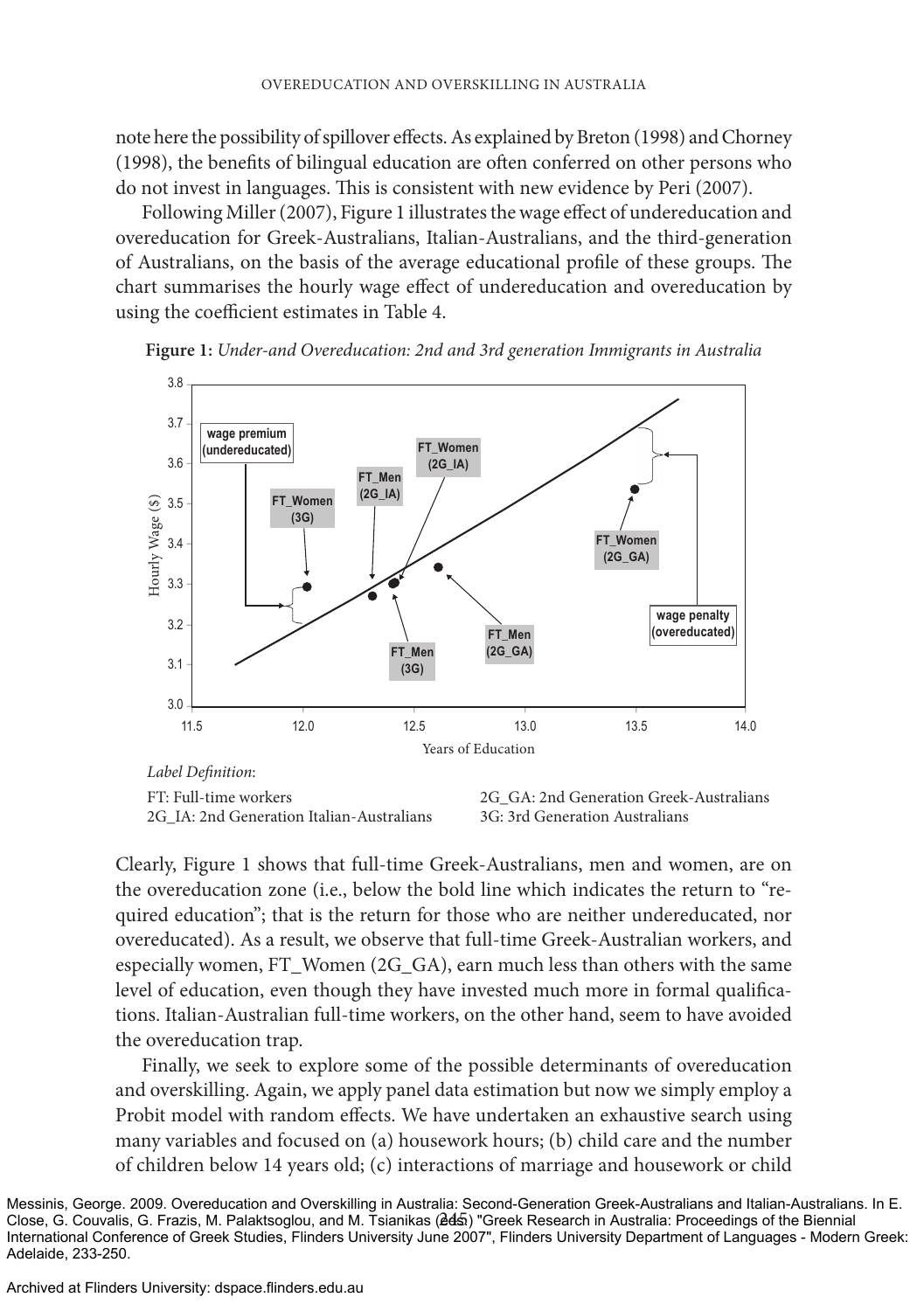care; (d) spouse salary and working hours; and (e) history of unemployment or being outside the labour force in the past. None of these variables appeared to be statistically significant predictors of overeducation or overskilling.

However, we identified six key variables that significantly impact on the probabil ity of being observed to be overeducated or overskilled. These are the following: (1) an indicator variable taking the value of one if the worker reports her job to provide very limited opportunities for new skills (denoted as "NO New Skills in Job"); (2) one's father's ANU4 occupational status scale; (3) mother's ANU4 occupational status scale; (4) non-English-speaking overseas born status, NESOB; (5) 2G Italian-Australian status; and (6) 2G Greek-Australian status.<sup>14</sup> The estimation results appear in Table 5. In the first panel, we examine overeducation. Here, parental occupation is a very important predictor of overeducation: the higher one's parent is on the ANU4 occupational status scale, the greater the chances that the person will be an overeducated full-time worker. Note that father's occupational status is much more important for males while both parents' occupational status is important for females. Further, being a NESOB worker increases the probability of being overeducated. Confirming our suspicion above, second-generation females of Greek background are also more likely to be overeducated.

|                          |                    | $(1)$ Overeducation $(DSO)$   | $(2)$ Overskilling (DOS)      |                    |  |
|--------------------------|--------------------|-------------------------------|-------------------------------|--------------------|--|
|                          | Men                | Women                         | Men                           | Women              |  |
| Constant                 | $-8.093(0.232)$ ** | $-6.641(0.288)$ **            | $-2.801(0.137)$ <sup>**</sup> | $-2.948(0.192)$ ** |  |
| NO New Skills in Job     | 0.042(0.125)       | $-0.036(0.149)$               | $1.179(0.069)$ **             | $1.215(0.099)$ **  |  |
| Father's Occupation      | $0.034(0.004)$ **  | $0.020(0.004)$ **             | $0.007(0.002)$ **             | $0.007(0.003)$ **  |  |
| Mother's Occupation      | $0.016(0.004)$ **  | $0.022(0.005)$ **             | $0.006(0.002)$ **             | 0.004(0.003)       |  |
| Birthplace: NESOB        | $1.990(0.296)$ **  | $1.298(0.408)$ **             | $0.463(0.183)$ **             | $0.804~(0.228)$ ** |  |
| 2G Italian-Aus           | 0.101(0.530)       | 0.464(0.872)                  | 0.151(0.312)                  | $1.353(0.477)$ **  |  |
| 2G Greek-Aus             | 1.063(0.931)       | 5.960 $(1.231)$ <sup>**</sup> | $0.803(0.137)^{*}$            | $1.719(0.719)$ **  |  |
| <b>Observations</b>      | 9086               | 4963                          | 9086                          | 4963               |  |
| $Rho(\rho)$              | 0.969(0.002)       | 0.956(0.003)                  | 0.743(0.016)                  | 0.751(0.021)       |  |
| LR of $h_0$ : $\rho = 0$ | 3787 [0.000]       | 1900 [0.000]                  | 1620 [0.000]                  | 789 [0.000]        |  |

**Table 5.** *Overeducation and Overskilling: Full-time Workers, HILDA 2001–2005: Panel Probit Estimation*

Note: \* and \*\* indicate statistical significance at 10% and 5% levels respectively. Standard-errors in parentheses and p-values (level of significance) in square brackets. The explained variables in (1) and (2) are indicator variables. In (1), DS<sub>O</sub> takes the value of one if  $S_A > S_R$  by one standard deviation and zero if otherwise. In (2), DOS is equal to one if  $S_A > S_R$  by 1.5 standard deviations or if the worker recorded one of the three strongest levels of disagreement to the HILDA question: "My job often requires me to learn new skills".

*Source*: HILDA Waves 1–5, Melbourne Institute, Unit Record File.

 $^{14}\,$  This is variable "xJOMNS" in HILDA that records responses to the statement "My job often requires

Close, G. Couvalis, G. Frazis, M. Palaktsoglou, and M. Tsianikas (ed & 46Greek Research in Australia: Proceedings of the Biennial Messinis, George. 2009. Overeducation and Overskilling in Australia: Second-Generation Greek-Australians and Italian-Australians. In E. International Conference of Greek Studies, Flinders University June 2007", Flinders University Department of Languages - Modern Greek: Adelaide, 233-250.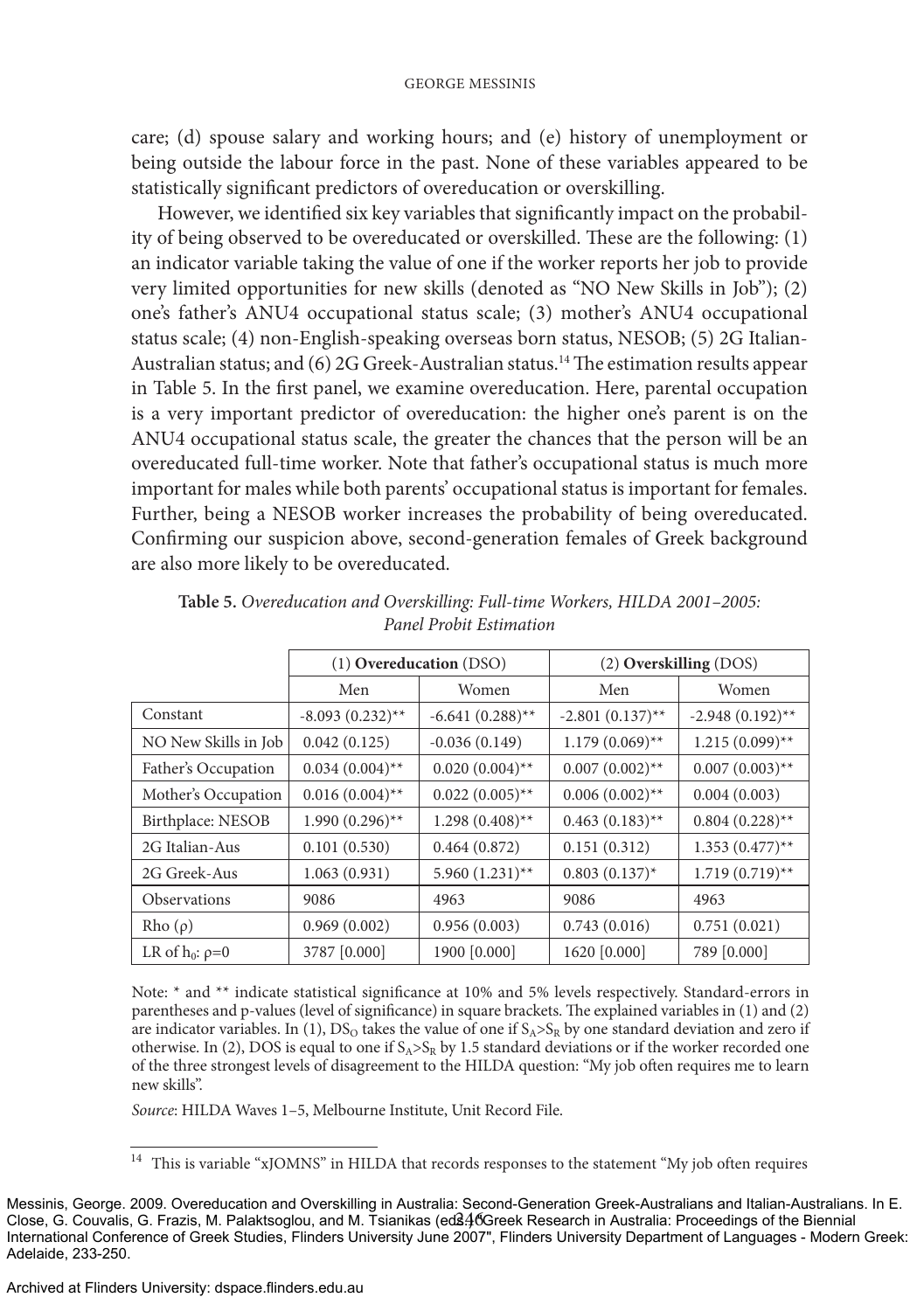Panel (2) of Table 5 models the probability of being overskilled. Here, the lack of provision for new skills on the job is a significant predictor of that probability. The more a worker assesses her current employer to be a poor provider of new skills, the higher the probability that the worker will be overskilled. The rest of the results again confirm those in panel (1) of Table 5. The only difference is that second-generation Italian-Australian full-time women are also susceptible to overskilling.

# **4. Conclusion**

This paper utilised HILDA longitudinal data to revisit the debate on overeducation, overskilling and labour market performance by two groups of second-generation Australians. Furthermore, it has sought to examine the value of languages other than English (LOTE). The question of immigrant settlement and the role linguistic diversity plays in the labour market are of strategic importance in public policy for Australia and developed OECD economies confronted with major waves of immigration. Previous research has praised the Australian experience as a highly successful experiment and noted that many of the disadvantages faced by first-generation immigrants of diverse linguistic and cultural background have been overcome by the second-generation. The evidence of strong education performance by second-generation immigrants suggests success in Australia's immigration policy. International research, however, cautions on the likely failures of immigration policy.

This paper more closely examines the incidence of overeducation and overskill ing amongst second-generation Greek-Australian and Italian-Australian full-time workers. It uses an established framework of analysis that identifies the role and wage effects of mismatch between skills acquired and skills required on the job. It further extends the literature to uncover some of the underlying factors giving rise to overeducation and overskilling.

The empirical evidence here suggests that second-generation full-time Australian workers of Greek-Australian background are overrepresented amongst the overeducated and the overskilled. The econometric evidence has identified women of both Greek and Italian background to be susceptible to overeducation or overskilling. The use of a language other than English, on the other hand, does not yield any monetary benefits to individuals. Finally, the incidence of overeducation and overskilling is highly associated with parental occupation status and the lack of employer provision for new job skills.

me to learn new skills". Responses are scored on a seven point scale ranging from 1 being "strongly disagree" and 7 being "strongly agree". For consistency with our measure of overskilling, we define "NO New Skills in Job" as equal to one if workers select 1, 2 or 3 and zero if otherwise.

Close, G. Couvalis, G. Frazis, M. Palaktsoglou, and M. Tsianikas (eds.) "Greek Research in Australia: Proceedings of the Biennial Messinis, George. 2009. Overeducation and Overskilling in Australia: Second-Generation Greek-Australians and Italian-Australians. In E. International Conference of Greek Studies, Flinders University June 2007", Flinders University Department of Languages - Modern Greek: Adelaide, 233-250.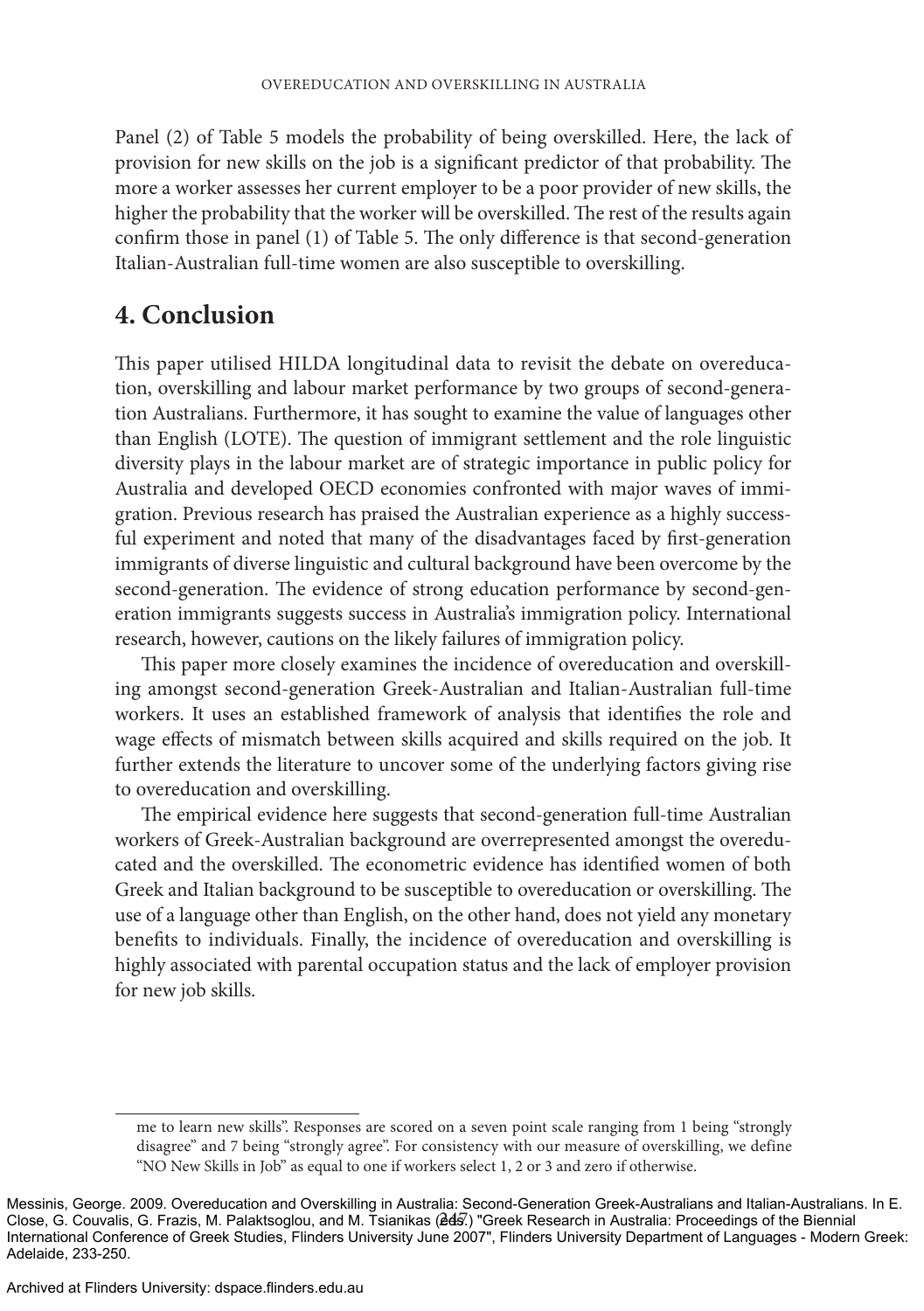# **Bibliography**

Aydemir and Sweetman, 2007

A. Aydemir and A. Sweetman, "First and Second Generation Immigrant Educational Attainment and Labor Market Outcomes: A Comparison of the United States and Canada", IZA Discussion Paper 2298.

Berman, Lang and Siniver, 2000

E. Berman, K. Lang and E. Siniver, "Language-Skill Complementarity: Returns to Immigrant Language Acquisition", National Bureau of Economic Research, NBER Working Paper 7737. Blackaby, Leslie, Murphy and O'Leary, 2005

D. H. Blackaby, D. G. Leslie, P. D. Murphy and N. C. O'Leary, "Born in Britain: how are native ethnic minorities faring in the British labour market?", *Economics Letters* 88, 3:370–375.

### Borjas, 2006

G. I. Borjas, "Making it in America: Social Mobility in the Immigration Population", NBER Working Paper 12088.

Borjas, 1999

G. I. Borjas, *Heaven's Door: Immigration Policy and the American Economy*. Princeton: Princeton University Press.

# Borjas, 1994

G. I. Borjas, "The economics of immigration", *Journal of Economic Literature* 32, 4:1667– 1717.

# Breton, 1998

A. Breton, "An economic analysis of language". In *Economic Approaches to Language and Bilingualism*, ed. A. Breton, Department of Canadian Heritage.

#### Callan and Gallois, 1982

V. J. Callan, and C. Gallois, "Language attitudes of Italo-Australian and Greek-Australian bilinguals", *International Journal of Psychology* 17, 1–4:345–358.

# Chorney, 1998

H. Chorney, "Bilingualism in employee recruitment and the role of symbolic analysts in lead ing export-oriented firms". In *Economic Approaches to Language and Bilingualism*, ed. A. Breton. Department of Canadian Heritage.

# Chriswick and Miller, 2007

B. R. Chriswick and P. Miller, "Occupational Language Requirements and the Value of English in the U.S. Labor Market", Institute for the Study of Labor (IZA) Discussion Paper 2664. Chriswick and Miller, 2002

B. R. Chriswick and P. Miller, "The Complementarity of Language and Other Human Capital: Immigrant Earnings in Canada", IZA Discussion Paper 451.

Cobb-Clark and Connolly, 2001

D. A. Cobb-Clark and M. D. Connolly, "Wives and mothers: the labour-market experiences of immigrant women". In *Earnings Inequality in Australia*, ed. J. Borland, R. Gregory, and P. Sheehan: 78–94. Melbourne: Centre for Strategic Studies, Victoria University.

Coppel, Dumont and Visco, 2001

J. Coppel, J. Dumont and I. Visco, "Trends in Immigration and Economic Consequences", Economics Department, Organisation for Economic Co-operation and Development (OECD), Working Paper 284.

# Duncan and Hoffman, 1981

G. J. Duncan and S. D. Hoffman, "The incidence and wage effects of overeducation", *Economics of Education Review* 1, 1:75–86.

Close, G. Couvalis, G. Frazis, M. Palaktsoglou, and M. Tsianikas (ed & & Bereek Research in Australia: Proceedings of the Biennial Messinis, George. 2009. Overeducation and Overskilling in Australia: Second-Generation Greek-Australians and Italian-Australians. In E. International Conference of Greek Studies, Flinders University June 2007", Flinders University Department of Languages - Modern Greek: Adelaide, 233-250.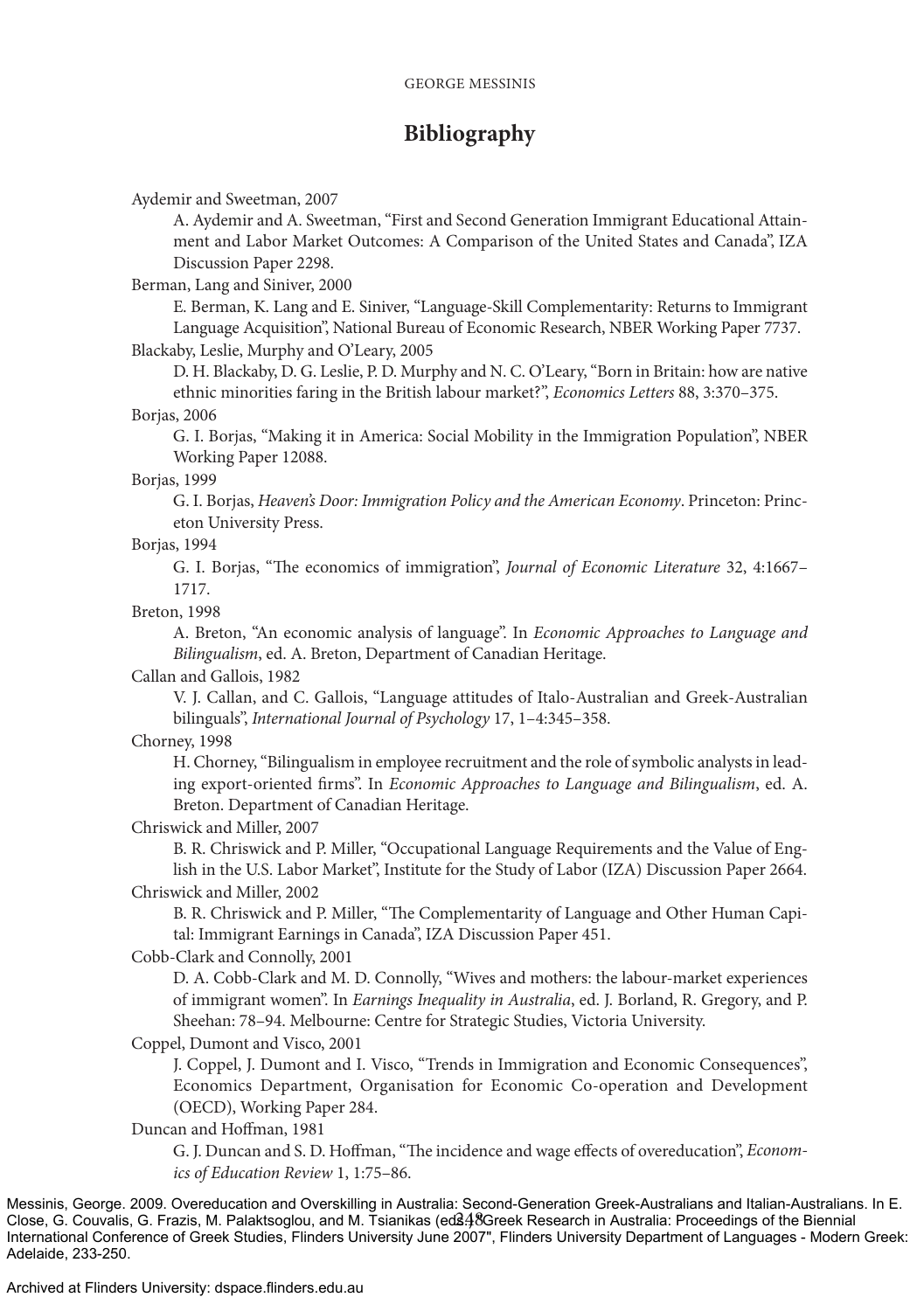#### Ehrenberg and Smith, 2006

R. G. Ehrenberg and R. S. Smith, *Modern Labor Economics: Theory and Public Policy*, 9th edition. Boston: Pearson.

### Folbre and Nelson, 2000

N. Folbre and J. A. Nelson, "For love or money — or both?", *Journal of Economic Perspectives* 14, 4:123–140.

# Friedberg, 2000

R. M. Friedberg, "You can't take it with you? Immigrant assimilation and the portability of human capital", *Journal of Labor Economics* 18, 2:221–251.

#### Galasi, 2003

P. Galasi, "Estimating Wage Equations for Hungarian Higher-Education Graduates", Budapest Working Papers on the Labour Market, Institute of Economics, Hungarian Academy of Sciences, Working Paper 2003/4, Budapest.

#### Giorgas, 2000

D. Giorgas, "Social Capital Within Ethnic Communities", Sociological Sites/Sights, TASA Conference, Flinders University, Adelaide.

# Green, Kler and Leeves, 2007

C. Green, P. Kler and G. Leeves, "Immigrant overeducation: evidence from recent arrivals to Australia", *Economics of Education Review* 26*,* 4:420–432*.*

#### Hartog, 2000

J. Hartog, "Overeducation and earnings: where are we, where should we go?", *Economics of Education Review* 19, 2:131–147.

#### Hammarstedt and Palme, 2006

M. Hammarstedt and M. Palme, "Intergenerational Mobility, Human Capital Transmission and the Earnings of Second-Generation Immigrants in Sweden", IZA Discussion Paper 1943. Hayfron, 2002

J. E. Hayfron, "Panel estimates of the earnings gap in Norway: do female immigrants experience a double earnings penalty?", *Applied Economics* 34, 11:1441–1152.

# Holeva, 2004

A. Holeva, "Current trends of the linguistic and cultural values of the Greek Australian community in South Australia", *International Education Journal* 4, 4:212–225.

#### House of Representatives, 2006

House of Representatives, *Balancing Work and Family*, Standing Committee on Family and Human Services, Commonwealth of Australia, Canberra.

#### Javorcik, Ozden, Spatareanu and Neagu, 2006

B. S. Javorcik, C. Ozden, M. Spatareanu and C. Neagu, "Migrant Networks and Foreign Direct Investment", World Bank Policy Research Working Paper 4046.

### Khoo, McDonald, Giorgas and Birrell, 2002

S. E. Khoo, P. McDonald, D. Giorgas and R. Birrell, *Second Generation Australians. Report for the Department of Immigration and Multicultural and Indigenous Affairs*, Department of Immigration and Multicultural and Indigenous Affairs, Canberra.

#### Le and Miller, 2002

A. T. Le and P. Miller, "Educational Attainment in Australia: A Cohort Analysis. Longitudinal Survey of Australian Youth Research Report No. 25", Australian Council of Educational Research, Camberwell.

Mavromaras, McGuinness, O'Leary, Sloane and Fok, 2007

K. Mavromaras, S. McGuinness, N. O'Leary, P. Sloane and Y. K. Fok, "The Problem of Overskilling in Australia and Britain", IZA Discussion Paper No. 3136.

# McDonald, 2000

P. McDonald, "Gender equity, social institutions and the future of fertility", *Journal of Population Research* 17, 1:1–16.

Close, G. Couvalis, G. Frazis, M. Palaktsoglou, and M. Tsianikas (eds) "Greek Research in Australia: Proceedings of the Biennial Messinis, George. 2009. Overeducation and Overskilling in Australia: Second-Generation Greek-Australians and Italian-Australians. In E. International Conference of Greek Studies, Flinders University June 2007", Flinders University Department of Languages - Modern Greek: Adelaide, 233-250.